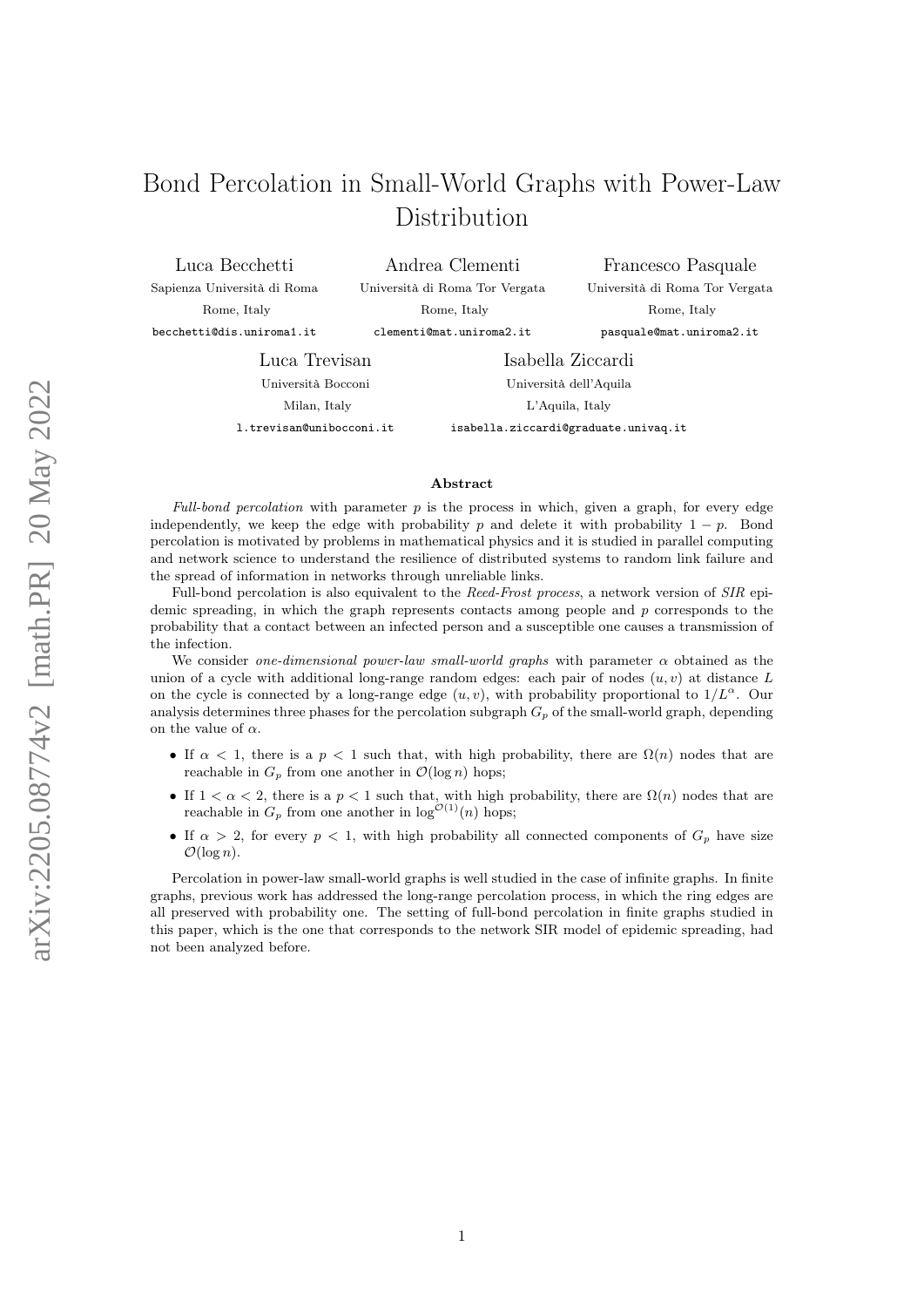### 1 Introduction

Given a graph  $G = (V, E)$  and a probability  $p(e)$  associated to each edge  $e \in E$ , the full-bond percolation process<sup>[1](#page-1-0)</sup> on G is the construction of a random subgraph  $G_p = (V, E_p)$  of G, called the percolation graph, obtained by selecting each edge  $e \in E$  to belong to  $E_p$  with probability  $p(e)$ , independently of the other edges. Often, the focus is on the *homogeneous* case in which all probabilities  $p(e)$  are equal to the same parameter p. The main questions of interest in this case are, depending on the choice of  $G$  and p, what is the typical size of the connected components of  $G_p$  and the typical distances between reachable vertices.

The study of the percolation process originates in mathematical physics [\[20,](#page-16-0) [28,](#page-16-1) [31\]](#page-16-2) and it has several applications in parallel and distributed computing and network science [\[1,](#page-15-0) [12,](#page-15-1) [19,](#page-16-3) [13,](#page-15-2) [18,](#page-16-4) [25\]](#page-16-5). For example, the study of network reliability in the presence of random link failures is equivalent to the study of the connectivity properties of the percolation graph of the network of links [\[18,](#page-16-4) [22\]](#page-16-6).

The *independent cascade* is a process that models the spread of information and the influence of individual choices on others in social networks, and it is equivalent to a percolation process in a way that we explain next. In the independent cascade, we have a network  $G = (V, E)$ , an *influence* probability  $p(e)$  associated to each edge, and a set  $I_0 \subseteq V$  of network nodes that initially have a certain opinion<sup>[2](#page-1-1)</sup>. The process evolves over time according to the following natural local rule: if a node u acquired the opinion at time t, the node v does not have the opinion, and the edge  $(u, v)$  exists in G, then node u will attempt to convince node v of the opinion, and it will succeed with probability  $p(u, v)$ . All nodes that were successfully convinced by at least one of their neighbors at time  $t$  will acquire the opinion, and will attempt to convince their neighbors at time  $t + 1$  and so on. The independent cascade is studied in [\[19\]](#page-16-3), where the problem of interest is to find the most "influential" initial set  $I_0$ . The resulting epidemic process is shown in [\[19\]](#page-16-3) to be equivalent to percolation in the following sense: the distribution of nodes influenced by  $I_0$  in the independent cascade process has the same distribution as the set of nodes reachable from  $I_0$  in the percolation graph of G derived using the probabilities  $p(e)$  (this important equivalence and its useful consequences are presented in Appendix [A\)](#page-17-0).

The Reed-Frost process is one of the simplest and cleanest models of Susceptible-Infectious-Recovered (SIR) epidemic spreading on networks [\[30,](#page-16-7) [32\]](#page-16-8). This process is identical to independent cascade with a fixed probability  $p(e) = p$  for all edges e. We can interpret nodes that acquired the opinion in the previous step as Infectious nodes that can spread the disease/opinion, nodes that do not have the disease/opinion as nodes Susceptible to the infection, and nodes that acquired the disease/opinion two or more steps in the past as Recovered nodes that do not spread the disease any more and are immune to it. The probability p corresponds to the probability that a contact between an infectious person and a susceptible one causes a transmission of the disease from the former to the latter. The set  $I_0$  is the initial set of infectious people at time 0. This process, being equivalent to independent cascade, is also equivalent to percolation [\[19\]](#page-16-3): the distribution of nodes that are infected and eventually recover in the Reed-Frost process is the same as the distribution of the set of nodes reachable from  $I_0$  in the percolation graph of G derived using the probabilities  $p(e)$ . Furthermore, the distribution of nodes that are infectious at time t is precisely the distribution of nodes at distance t from  $I_0$  in the percolation graph (see [A](#page-17-0)ppendix A and [\[11\]](#page-15-3)).

We are interested in studying full-bond percolation (and hence reliability under random link failure, independent cascade, and Reed-Frost epidemic spreading) in one-dimensional small-world graphs with power-law distribution of edges. We shall now explain what each of these terms mean. Small-world graphs are a collection of generative models of graphs, designed to capture certain properties of reallife social networks [\[13,](#page-15-2) [30\]](#page-16-7) and communication networks [\[17\]](#page-16-9). In the model introduced by Watts and Strogatz [\[33\]](#page-16-10), the network is obtained as a one-dimensional or two-dimensional lattice in which certain edges are re-routed to random destinations. In a refined model introduced by Kleinberg [\[10,](#page-15-4) [13\]](#page-15-2), a possible edge between two nodes at distance L in the lattice exists with probability proportional to  $L^{-\alpha}$ , where the exponent  $\alpha$  is a parameter of the model.

We study full bond percolation in a variant of Kleinberg's model that has already been adopted in several previous papers [\[4,](#page-15-5) [6,](#page-15-6) [10,](#page-15-4) [13,](#page-15-2) [21,](#page-16-11) [30\]](#page-16-7) to study bond percolation and epidemic processes: a one-dimensional power-law small-world graph with exponent  $\alpha$  is the union of a cycle with a collection of random edges, that we call *bridges*. For each pair of vertices  $(u, v)$  that are at distance  $L \geq 2$  on the cycle, the edge  $(u, v)$  is chosen to be part of the graph with probability proportional to  $L^{-\alpha}$ . The choices for different pairs are mutually independent<sup>[3](#page-1-2)</sup> and we choose the factor of proportionality so that on

<span id="page-1-1"></span><span id="page-1-0"></span><sup>&</sup>lt;sup>1</sup>We simply write bond percolation when no confusion arises.

<sup>2</sup>Or hold a certain piece of information, or perform a certain action, these are all equivalent views that lead to the same distributed process.

<span id="page-1-2"></span><sup>3</sup>This is the main difference with respect to Kleinberg's model, in which the edges are not mutually independent.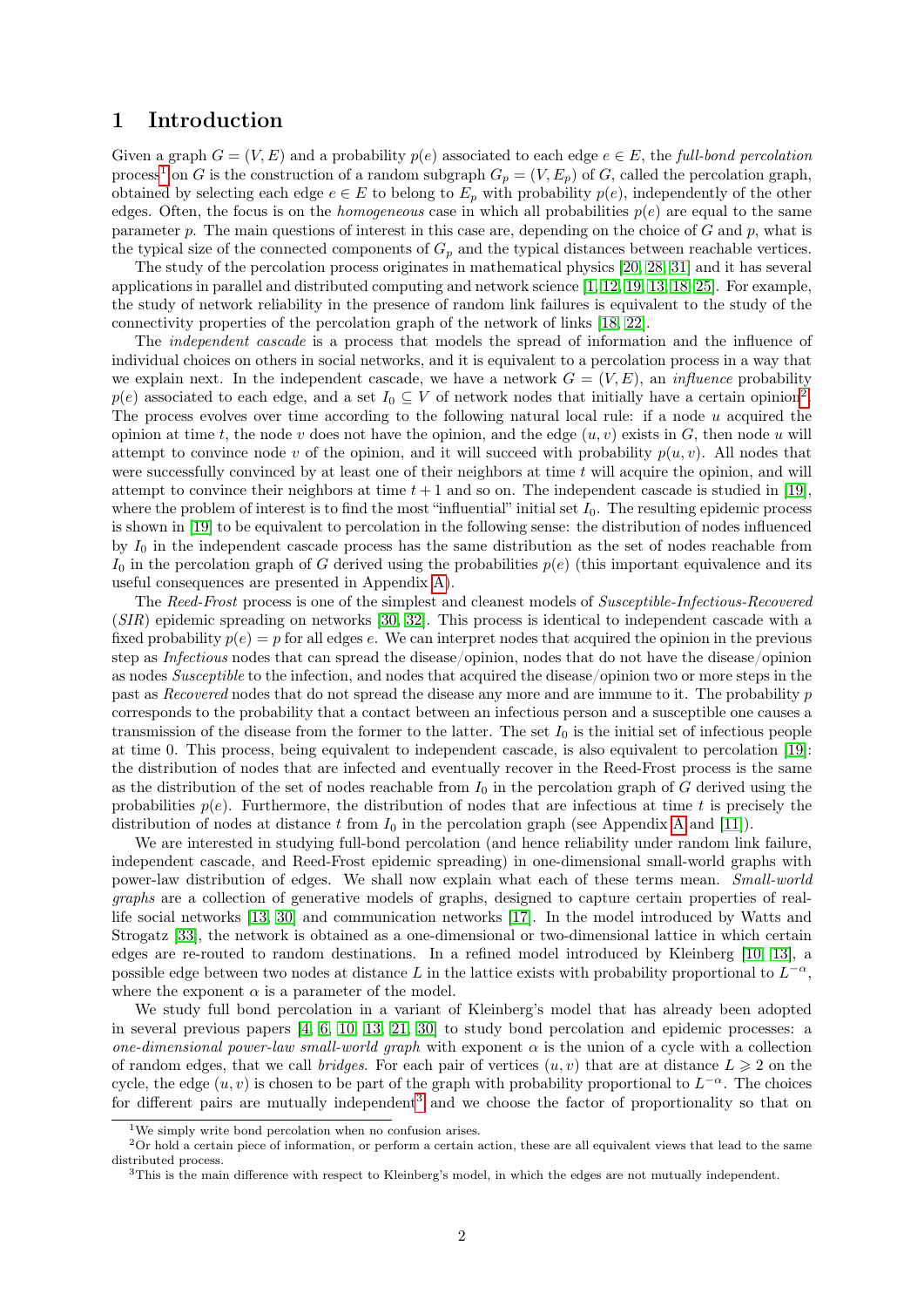average each vertex has one of the random edges incident on it (so that the overall average degree of the graph is 3, counting the cycle edges). This variant of small-world graphs has been adopted, for instance, to discover structural key-properties that determine the performances of some important diffusion and navigation problems in real networks [\[34\]](#page-16-12).

Before proceeding with a statement of our results, we formally define our generative model for future reference.

<span id="page-2-2"></span>**Definition 1.1** (1-D power-law small-world graphs). For every  $n \geq 3$  and  $\alpha > 0$ , a random graph  $G = (V, E)$  with  $V = \{0, \ldots, n-1\}$  is sampled according to the distribution  $\mathcal{SW}(n, \alpha)$  if  $E = E_1 \cup E_2$ , where:  $(V, E_1)$  is a cycle and its edges are called ring-edges, and, for each pair of non-adjacent vertices  $u, v \in V$ , the bridge  $(u, v)$  is included in  $E_2$  independently, with probability

$$
\mathbf{Pr}\left((u,v)\in E_2\right) = \frac{1}{d(u,v)^{\alpha}} \cdot \frac{1}{C(\alpha,n)},
$$

where  $d(\cdot, \cdot)$  is the shortest-path distance in the ring and  $C(\alpha, n)$  is the normalizing constant<sup>[4](#page-2-0)</sup>

$$
C(\alpha, n) = 2 \sum_{x=2}^{n/2} \frac{1}{x^{\alpha}}.
$$

The process of long-range percolation on finite power-law small-world graphs is the variant of the percolation process applied to the generative model described above in which ring edges are preserved with probability one. The resulting percolation graphs are always connected, and the main question of interest is their diameter. Long-range percolation in power-law small-world graph distributions is well understood, and the one-dimensional case is studied in [\[4,](#page-15-5) [21,](#page-16-11) [33\]](#page-16-10). In particular, [\[4\]](#page-15-5) provide bounds on the diameter and on the expansion of such graphs as a function of the power-law exponent  $\alpha$ . Such results have been then sharpened and generalized to multi-dimensional boxes in [\[7\]](#page-15-7). The long-range percolation process, however, is not a realistic generative model for epidemiological processes, because even the most contagious diseases, including Ebola, do not have 100% probability of spreading through close contacts (see [\[26,](#page-16-13) [29,](#page-16-14) [30\]](#page-16-7) for a discussion of this point).

Full-bond percolation in power-law small-world graphs has been studied in the case of infinite lattices, including the one-dimensional case that is the infinite analog of the model that we study in this paper. In the infinite case, the main questions of interest, which are studied in [\[6\]](#page-15-6), are whether the percolation graph has an infinite connected component and, given two vertices, what is their typical distance in the percolation conditioned on them both being in the infinite component, as a function of their distance in the lattice. Although there are similarities, techniques developed to study infinite percolation graphs do not immediately apply to the finite case, particularly when one of the technical goals is to obtain rigorous results in concentration.

In this paper, we study full-bond percolation in power-law small-world graphs, a key question left open by previous research. The rest of this paper is organized as follows. Section [2](#page-2-1) provides an overview of our results and techniques we use. A more extensive review of previous work is given in Section [3.](#page-6-0) Section [4](#page-7-0) introduces notation and some key preliminary notions, while Sections [5,](#page-8-0) [6](#page-11-0) and [7](#page-14-0) provide the full analysis of full-bond percolation in one-dimensional power-law, small-world graphs. Finally, the proofs of some technical results are presented in the appendix.

### <span id="page-2-1"></span>2 Our Contribution

Previous work on full-bond percolation in power-law small-world infinite graphs and on long-range percolation in power-law small-world finite graphs identified three phases for the value of  $\alpha$ . Infinite graphs exhibit an infinite connected component after full-bond percolation when  $\alpha < 2$  and no infinite connected component when  $\alpha > 2$ ; furthermore distances within the infinite component scale differently in the  $\alpha$  < 1 versus the  $1 < \alpha < 2$  case. Finite graphs remain connected under long-range percolation (because the ring-edges are not subject to percolation), but distances scale differently in the  $\alpha < 1$ , in the  $1 < \alpha < 2$  and the  $\alpha > 2$  case. We postpone a fuller discussion of previous work in these models to Section [3.](#page-6-0)

<span id="page-2-0"></span><sup>&</sup>lt;sup>4</sup>Note that  $C(n, \alpha)$  is not, strictly speaking, a constant, but rather a normalizing factor that depends on both  $\alpha$  and n. It is always upper bounded by an absolute constant across the entire range of  $\alpha$ , while it falls within an interval bounded by two constants when  $\alpha > 1$ . For the sake of conciseness, abusing terminology we write "constant" instead of normalizing factor.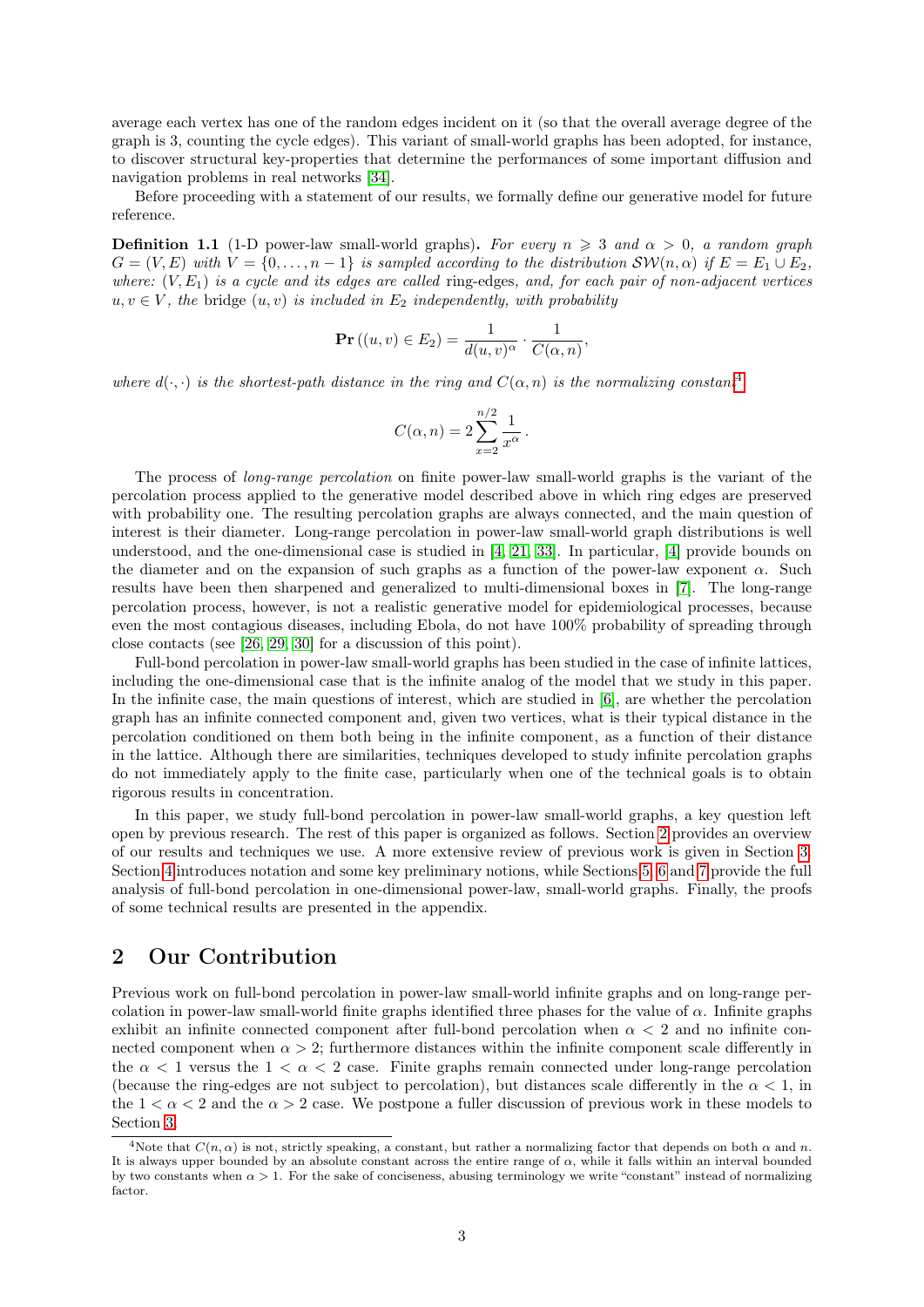Our analysis of the full-bond percolation process on power-law small-world finite graphs shows that the process exhibits different behaviours in the same three phases. The behaviors are of a somewhat different kind than in previous work. In the  $\alpha < 2$  case, we find, for p sufficiently large, a connected component of size  $\Omega_{\alpha}(n)$ , which is best possible, and in the  $\alpha > 2$  case we show that all connected components have size  $\mathcal{O}_{\alpha}(\log n)$ . Furthermore, when  $\alpha < 1$ , we identify  $\Omega_{\alpha}(n)$  vertices all reachable from each other in  $\mathcal{O}_{\alpha}(\log n)$  steps, and when  $1 < \alpha < 2$  we identify  $\Omega_{\alpha}(n)$  vertices all reachable from each other in  $\mathcal{O}(\log^{\mathcal{O}_{\alpha}(1)}(n))$  steps.

Our analysis is fully rigorous and the obtained results hold with high probability<sup>[5](#page-3-0)</sup> (for short, w.h.p.).

The three phases are characterized by sharply different distributions of the typical length (measured according to the ring metric) of the bridges. To gauge the difference, consider the expectation, for a fixed vertex, of the sum of the lengths (in ring metric) of the bridges incident on the vertex, and call this expectation  $BL_{\alpha,n}$ .

When  $\alpha < 1$ , we have that  $BL_{\alpha,n}$  is linear in n. When  $1 < \alpha < 2$ , then  $BL_{\alpha,n}$  is of the form  $O(n^{2-\alpha})$ , going to infinity with n, but sublinearly in n. Finally, when  $\alpha > 2$ ,  $BL_{\alpha,n}$  is a constant that depends only on  $\alpha$  and is independent of n. Nodes have, in expectation, only one bridge, so  $BL_{\alpha,n}$  is an indication of how much we can advance on the ring by following one bridge.

When  $\alpha$  < 1, the bridges are basically as good as random edges, and we would expect a giant component to emerge even after full-bond percolation, if p is large enough. When  $\alpha > 2$ , the bridges behave like a constant number of ring-edges, and we would not expect a large component when  $p < 1$ . The case  $1 < \alpha < 2$  is the one for which it is hardest to build intuition, and the fact that the bridges have typically length of the form  $n^{1-\Omega(1)}$  might suggest that it would take  $n^{\Omega(1)}$  steps to reach antipodal nodes.

Previous work on long-range percolation had established a polylogarithmic diameter bound in the model in which ring-edges are not subject to percolation. In that model, all pairs of nodes are reachable in a polylogarithmic number of steps even though the typical bridge has length  $n^{1-\Omega(1)}$ , and this suggests that the shortest path structure is such that a small number of long bridges is used by several shortest paths. One thus would expect such a structure to be sensitive to full-bond percolation, and indeed the proof of [\[4\]](#page-15-5) relies on the deterministic presence of the ring-edges.

Instead, we prove that, when  $1 < \alpha < 2$ , w.h.p, most pairs of nodes are reachable from one another in a polylogarithmic number of hops after the full-bond percolation process.

#### Our results

We next provide the analytical results for each of the three regimes.

When  $\alpha > 2$ , we show that the percolation graph  $G_p$ , for every possible percolation probability  $p < 1$ , has w.h.p. all connected components of size at most  $\mathcal{O}(\log n)$  and of small ring-diameter.

<span id="page-3-1"></span>**Theorem 2.1** (Case  $\alpha \in (2, +\infty)$ ). Let  $\alpha > 2$  be a constant and  $p < 1$  a percolation probability. Sample a graph  $G = (V, E)$  from the  $\mathcal{SW}(n, \alpha)$  distribution and let  $G_p$  be the percolation graph of G with percolation probability p. The following holds:

- 1. W.h.p., the connected components of  $G_p$  have size at most  $\mathcal{O}(\log n)$ ;
- 2. For each node  $v \in V$  and for any sufficiently large  $\ell$ , with probability  $1 \Omega(\ell^{-(\alpha-2)/2})$ , every node connected to v in  $G_p$  Is at ring-distance no larger than  $\mathcal{O}(\ell^2)$  from v.

From an epidemiological point of view, this first regime is thus characterized by a negligible chance to observe an outbreak according to the Reed-Frost process, even in the presence of a large number (say some small root of n) of initial infected nodes (i.e. sources). In particular, the second claim of the theorem above strongly bounds the possible infected area of the ring graph.

The following case, determined by the range  $1 < \alpha < 2$ , shows the most interesting behaviour.

<span id="page-3-2"></span>**Theorem 2.2** (Case  $\alpha \in (1,2)$ ). Let  $\alpha \in (1,2)$  be a constant and p a percolation probability. Sample a graph  $G = (V, E)$  from the  $\mathcal{SW}(n, \alpha)$  distribution and let  $G_p$  be the percolation graph of G with percolation probability p. Then, constants  $p, \overline{p} \in (0, 1)$  (with  $p \leq \overline{p}$ ) exist such that the following holds:

1. If  $p > \overline{p}$ , w.h.p., there exists a set of  $\Omega(n)$  nodes that induces a connected sub-component in  $G_p$ with diameter  $\mathcal{O}(\text{polylog}(n));$ 

<span id="page-3-0"></span><sup>&</sup>lt;sup>5</sup>As usual, we say that an event E holds with high probability if a constant  $\gamma > 0$  exists such that  $\mathbf{Pr}(E) \geq 1 - n^{-\gamma}$ .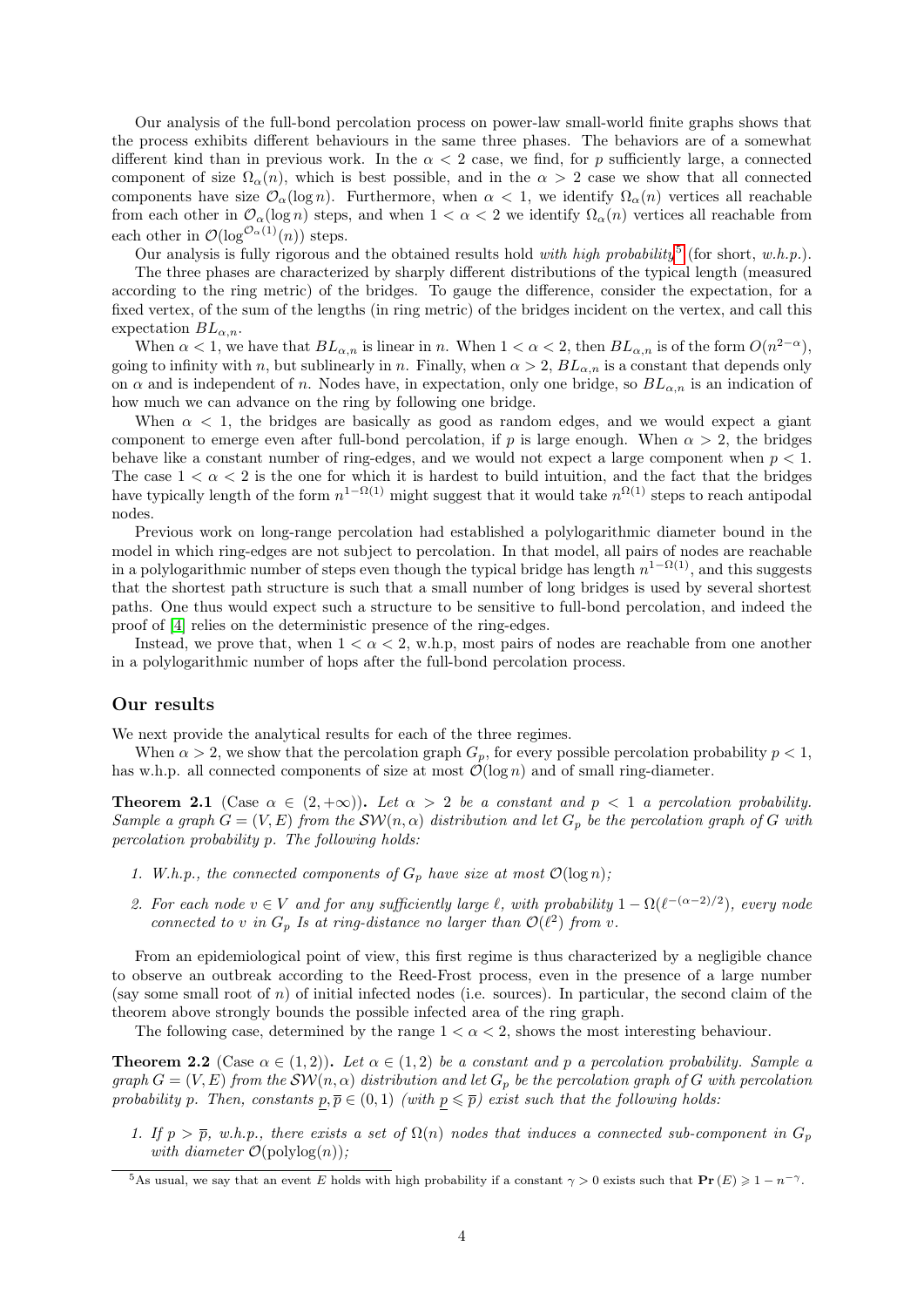#### 2. If  $p < p$ , w.h.p. all the connected components of  $G_p$  have size  $\mathcal{O}(\log n)$ .

The first claim above implies that, if p is sufficiently large (but still a constant smaller than 1), then, there is a good chance that few source nodes are able to infect a large (i.e.  $\Omega(n)$ ) number of nodes and, importantly, this outbreak takes place at an almost exponential speed.

Finally, when  $\alpha < 1$ , we show the emergence of a behaviour similar to that generated by onedimensional small-world models with bridges selected according to the Erdős-Rényi distribution [\[3,](#page-15-8) [27\]](#page-16-15).

<span id="page-4-1"></span>**Theorem 2.3** (Case  $\alpha \in (0,1)$ ). Let  $\alpha \in (0,1)$  and p a percolation probability. Sample a graph  $G =$  $(V, E)$  from the  $\mathcal{SW}(n, \alpha)$  distribution and let  $G_p$  be the percolation graph of G with percolation probability p. Then, constants  $\overline{p}, p \in (0,1)$  (with  $p \leq \overline{p}$ ) exist, such that the following holds:

- 1. If  $p > \overline{p}$ , w.h.p., there exists a set of  $\Omega(n)$  nodes that induces a connected sub-component in  $G_p$ with diameter  $\mathcal{O}(\log n)$ . Moreover, for a sufficiently large  $\beta > 0$ , for any subset  $S \subseteq V$  of size  $|S| \geq \beta \log n$ , the subset of nodes within distance  $\mathcal{O}(\log n)$  in  $G_p$  from S has size  $\Omega(n)$ , w.h.p.
- 2. If  $p < p$ , w.h.p. all the connected components of  $G_p$  have size  $\mathcal{O}(\log n)$ .

In this last case, the presence of a sparse subset of relatively-long random bridges implies, above the probability threshold, that a few (i.e.  $\Omega(\log n)$ ) sources w.h.p. generate a large outbreak at exponential speed.

#### <span id="page-4-0"></span>Technical contribution: an overview

The analysis techniques we use, like our main results, differ as the parameter  $\alpha$  varies. We recall that  $G_p$  is the percolation graph of G, sampled from the  $\mathcal{SW}(n, \alpha)$  distribution.

When  $\alpha > 2$ , we show that each component of the percolation graph  $G_p$  has w.h.p. at most  $\mathcal{O}(\log n)$ nodes. To prove this fact, we need to cope with the complex "connectivity" of  $G_p$  yielded by the percolation of both ring-edges and the random bridges. To better analyze this structure, we introduce the notion of  $\ell$ -graph  $G_p^{(\ell)}$  of  $G_p$ , where  $\ell$  is any fixed integer  $\ell > 0$ . This new graph  $G_p^{(\ell)}$  is in turn a onedimensional small-world graph of  $n/\ell$  "supernodes". It is defined by any fixed partition of V of disjoint ring intervals, each of them formed by  $\ell$  nodes: such  $n/\ell$  intervals are the nodes, called super-nodes, of  $G_p^{(\ell)}$ . The set of edges of  $G_p^{(\ell)}$  is formed by two types of random links: the *super-edges* that connect two adjacent super-nodes and the *super-bridges* connecting two non adjacent super-nodes of the  $n/\ell$ -size ring (for the formal definition of  $G_p^{(\ell)}$  see Definition [5.3\)](#page-8-1). We then prove that, for any  $\alpha > 2$  and any  $p < 1$ , each super-node of this graph has:

- 1. Constant probability to have no neighbors (for every value of  $\ell$ );
- 2. Probability  $\mathcal{O}(1/\ell^{\alpha-2})$  to be incident to a super-bridge.

We then design an appropriate BFS visit of  $G_p^{(\ell)}$  (see Algorithm [1](#page-10-0) in Section [5\)](#page-8-0) that keeps the role of super-edges and super-bridges well-separated. In more detail, starting from a single super-node s, we show that the number of super-nodes explored at each iteration of the visit turns out to be dominated by a branching process having two distinct additive contributions: one generated by the new, visited percolated super-edges and the other generated by the new, visited percolated super-bridges. Special care is required to avoid too-rough redundancy in counting possible overlapping contributions from such two experiments. Then, thanks to Claims 1 and 2 above, we can prove that, for  $\ell = \mathcal{O}(1)$  sufficiently large, w.h.p. this branching process ends after  $\mathcal{O}(\log n)$  steps, and this proves that the connected component of s in  $G_p^{(\ell)}$  has  $\mathcal{O}(\log n)$  super-nodes. We also remark that our approach above also implies the following interesting result: with probability  $1 - \mathcal{O}(1/\ell^{\alpha-2})$ , all super-nodes connected to v are at ring distance at most  $\ell$  from v. This implies that, for each node s, the nodes in the connected component of s in  $G_p$  are within ring distance  $\mathcal{O}(\ell^2)$  from s, with the same probability.

When  $1 < \alpha < 2$ , we make a different analysis, based on a suitable inductive interval partitioning of the initial ring. In this case, our technique is inspired by the partitioning method used in [\[28\]](#page-16-1) and [\[4\]](#page-15-5). However, though the high level idea is similar, our analysis needs to address technical challenges that require major adjustments. In particular, the analysis of [\[28\]](#page-16-1) only addresses and relies upon properties of infinite one-dimensional lattices with additional long-range links, applying Kolmogorov 0-1 law to the tail event of percolation. On the other hand, [\[4\]](#page-15-5) borrows from and partly extends [\[28\]](#page-16-1) to the finite case, proving a result similar to ours for finite one-dimensional lattices, but with important differences both in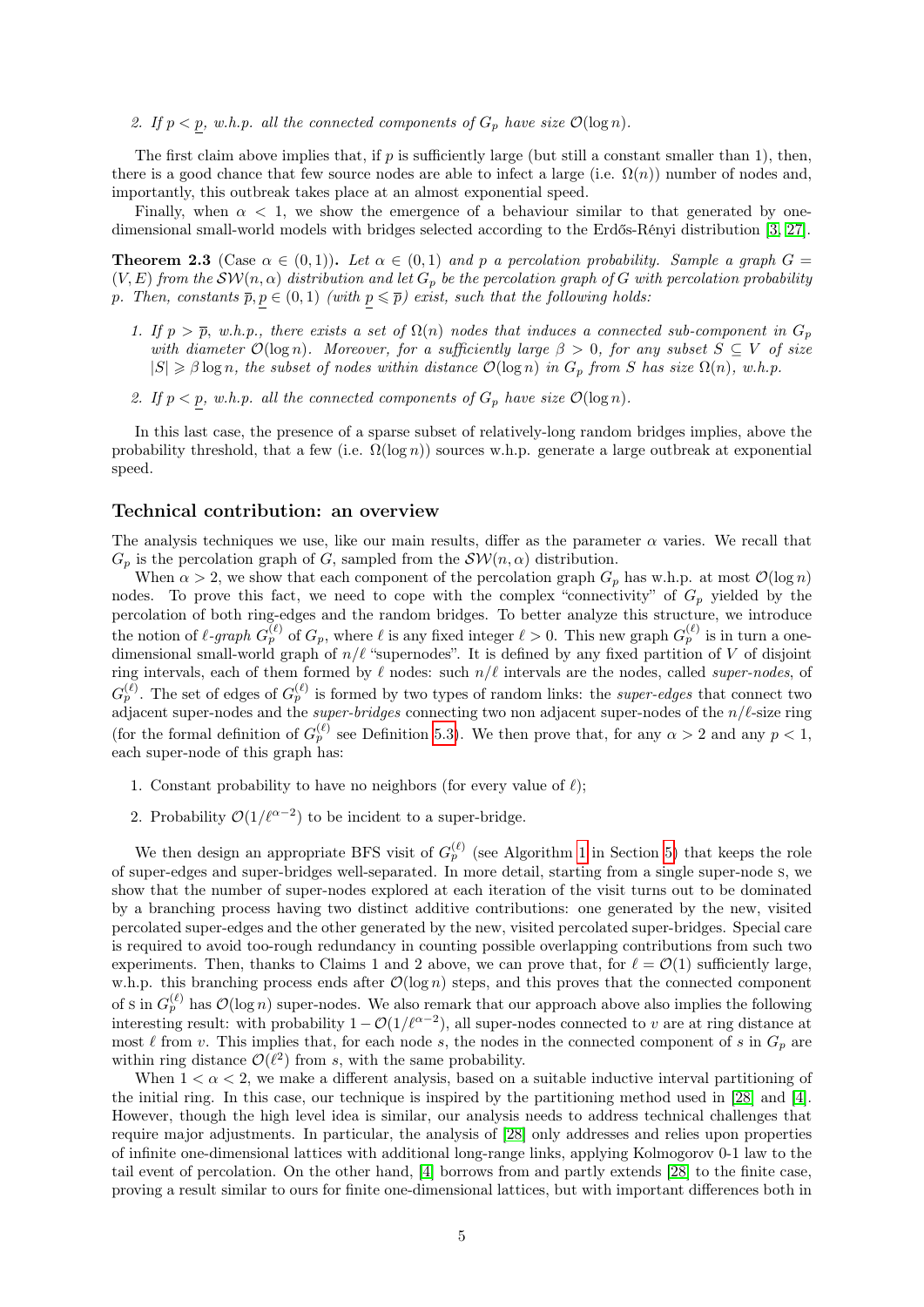the underlying percolation model and in the nature of the results they obtain. As for the first point, in their model, ring-edges are deterministically present, while only long-range edges (what we call bridges in this paper) are affected by percolation. In contrast, in our model, all edges are percolated to obtain a realization of  $G_p$ . Consequently, the graph is deterministically connected in [\[4\]](#page-15-5), while connectivity is something that only occurs with some probability in our setting. In particular, we face a subtler challenge, since we need to show the existence of a connected component that both spans a constant fraction of the node *and* has polylogarithmic diameter<sup>[6](#page-5-0)</sup>. Moreover, their result for the diameter of the percolated graph only holds with probability tending to 1 in the limit, as the number of nodes grows to infinity, while we are able to show high probability.

We next provide a technical overview of our approach, highlighting the main points of the proof in which our percolation model requires a major departure from the approach of [\[4\]](#page-15-5).

Similarly to [\[4\]](#page-15-5), we consider a diverging sequence  $\{N_k\}_k$  and for each k we consider in  $G_p$  an interval of length  $N_k$  consisting of adjacent nodes on the ring. Departing from [\[4\]](#page-15-5), we then prove that each interval of size  $N_k$  contains a constant fraction  $(1-\varepsilon_k)N_k$  of nodes, that induces a connected component of diameter  $D_k$ , with probability  $1 - \delta_k$ , considering only edges *internal* to the interval and were  $\varepsilon_k$  and  $\delta_k$  are suitable constants that only depend on k, p and  $\alpha$ . To prove this fact, for each k, we consider an arbitrary interval  $I_k$  of size  $N_k$  and we proceed inductively as follows:

- 1. We divide  $I_k$  in  $N_k/N_{k-1}$  smaller intervals of size  $N_{k-1}$ ;
- 2. We assume inductively that each of these intervals contains  $(1 \varepsilon_{k-1})N_{k-1}$  nodes that induces a connected component of diameter  $D_{k-1}$ , with probability  $1 - \delta_{k-1}$ ;
- 3. With a concentration arguments, we prove that a constant fraction of the intervals in which we divide  $I_k$  have the above property, with probability that increases with  $k$  (we call these intervals good);
- 4. We consider all good intervals of the previous point, and we prove that all these intervals are connected to each other with probability increasing in k.

The above reasoning therefore implies, for some  $\varepsilon_k$ , the existence of a fraction  $(1 - \varepsilon_k)N_k$  of nodes in  $I_k$ , that with increasing probability in k, induce a connected component of diameter  $D_k = 2D_k + 1$ . More details about the sequences  $N_k$ ,  $\varepsilon_k$  and  $\delta_k$  can be found in the full proof. As mentioned earlier, our proof needs to specifically address percolation of both ring-edges and bridges. This in particular, means tackling points  $(2)$  -  $(4)$  above, which is a major challenge not present in [\[4\]](#page-15-5) and is taken care of in the technical Lemma [6.3](#page-11-1) and in the proof of the main Lemma [6.1](#page-11-2) itself. In particular, considering only edges internal to the interval is very important, since, in this way, the events denoting the connection of disjoint intervals are independent. The recurrence of the diameter derives from the fact that the path connecting two nodes u and v in  $I_k$  consists of the following three sub-paths:

- 1. The first part has length at most  $D_k$ , and it is a path in the aforementioned "good" interval of size  $(1 - \varepsilon_{k-1})N_{k-1}$  containing u;
- 2. The second part consist of a single edge, connecting the good interval containing  $u$  with the good interval of v;
- 3. The third has length at most  $D_k$ , and is a path of the good interval of size  $(1-\varepsilon_{k-1})N_{k-1}$  containing v.

Finally (Lemma [6.1\)](#page-11-2), we consider k such that  $N_k = \Omega(n)$ . For such k, we prove that

$$
\delta_k = \mathcal{O}(1/n^{\varepsilon}), \quad \varepsilon_k \ll 1, \quad D_k = \text{polylog}(n),
$$

so this implies the existence in  $G_p$  of  $\Omega(n)$  nodes inducing a connected component with diameter  $polylog(n)$ , w.h.p.

When  $\alpha < 1$ , we notice that every bridge-edges  $(u, v)$  is in  $G_p$  with probability at least  $pc/n$ , for some constant c. This reduces our problem to the analysis of the percolation graph  $H_p$  of a graph  $H$ , where H is the union of a ring and an Erdős-Rényi graph  $\mathcal{G}_{n,q}$ . [\[3\]](#page-15-8) contains a detailed analysis of this case, and

<span id="page-5-0"></span> $6$ As an example, we might have a connected component including a constant fraction of the nodes and linear diameter, containing a smaller connected component, still spanning a constant fraction of the nodes, but of polylogarithmic diameter.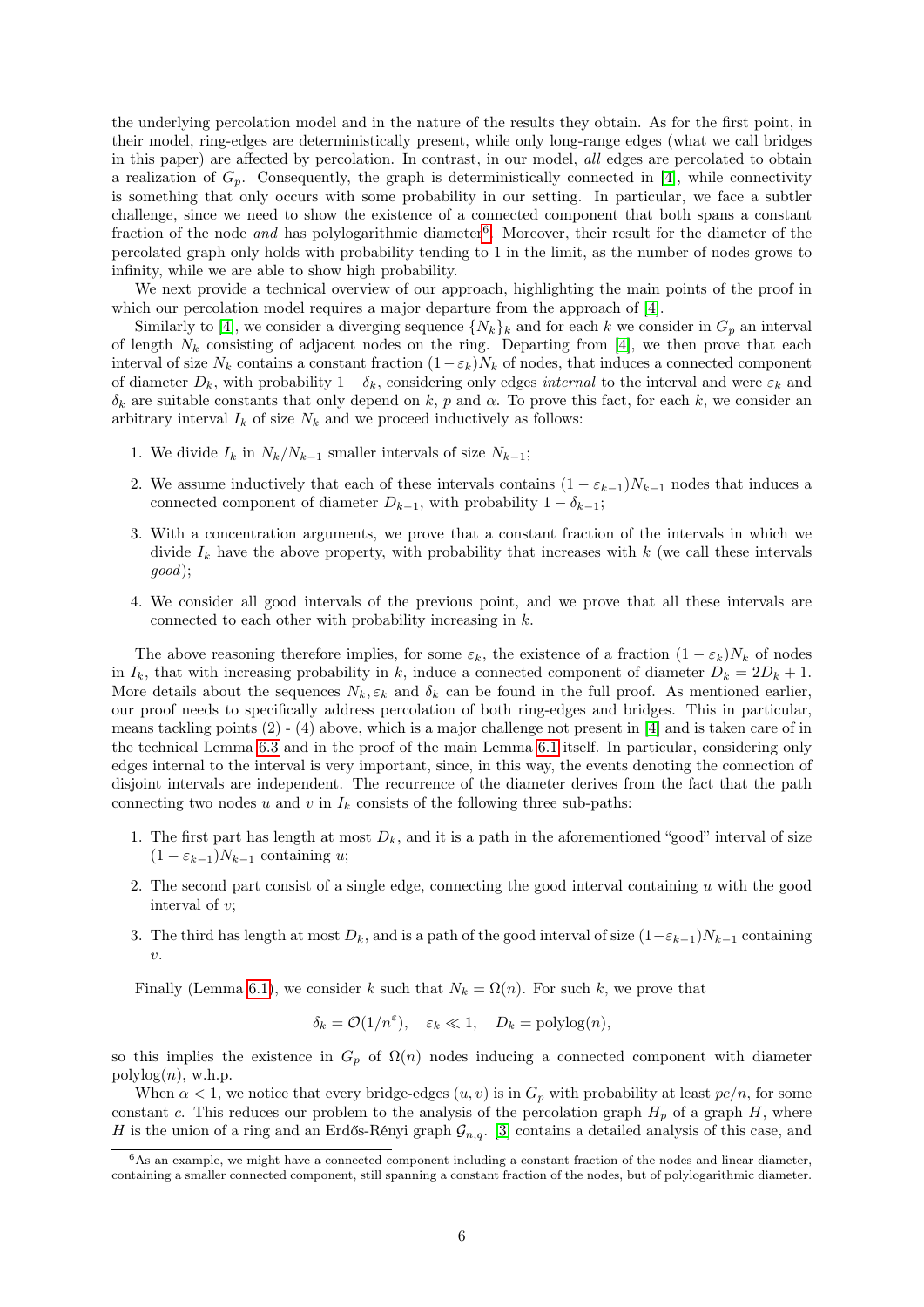we use their results to prove that  $G_p$ , for any sufficiently large p, contains a connected component with diameter  $\mathcal{O}(\log n)$ .

We finally remark that, for every value  $\alpha$ , when  $p < 1/3$  the connected components of  $G_p$  have at most  $\mathcal{O}(\log n)$  nodes. This fact easy follows from concentration techniques, and the fact that every node in  $G_p$  has expected degree at most 3.

### <span id="page-6-0"></span>3 Related work

As discussed in the previous sections, variants of bond-percolation have been investigated in different areas, including computer and network science, mathematical physics, and epidemiology. In the rest of this section, we only discuss rigorous analytical results that are most related to our work.

#### Small-world graphs

Power-law graphs. As we briefly discussed in the introduction, a number of variants were considered in previous work, differing in key aspects. E.g., whether the graph has infinite size (e.g.,  $\mathbb{Z}^d$ ) or bounded size, the dimension d of the underlying lattice/torus and, very importantly, whether bond-percolation is applied to all edges (full-bond percolation) or only to a subset of long-range edges (long-range bond percolation).

Long-range percolation in finite small-world graphs with power-law bridge distributions was investigated in [\[4,](#page-15-5) [21,](#page-16-11) [33\]](#page-16-10) in the one-dimensional case. In particular, [\[4\]](#page-15-5) provides bounds on the diameter and on the expansion of the augmented ring as a function of the power-law exponent  $\alpha$ . These results have been then sharpened and generalized to multi-dimensional boxes by Biskup in [\[7\]](#page-15-7). These results are consistent with the three regimes we characterize in this paper for the full-bond percolation process. However, none of our results can be derived from these previous results because of a crucial aspect we discussed in the previous section: in long-range percolation models, the percolation graph is deterministically connected and arguments of the works above, showing upper bounds on the diameter, strongly rely on the existence of sub-paths including that include deterministic grid edges. Importantly, such previous analyses leave open the key question of whether or not, in the range  $\alpha < 2$ , full-percolation can still result (for suitable values of the percolation probability  $p$ ) in the emergence of a large connected subgraph of small diameter: an affirmative answer to this question and its consequences are in fact one of the main novelties of our work. On the other hand, lower bounds on the diameter of the connected component given in [\[4,](#page-15-5) [7\]](#page-15-7) do not exclude the existence of a large connected component of smaller diameter and, thus, a potential epidemic outbreaks. Finally, the bounds given in [\[4,](#page-15-5) [7\]](#page-15-7), are not proved in "concentration" (i.e., w.h.p.).

As for full-bond percolation on infinite graphs, [\[6\]](#page-15-6) studies infinite lattices of any dimension d augmented with long-range bridges selected according to a class of distributions that includes power-laws. In more detail, they derive bounds on the "typical distance" between any two points of the grid that are consistent with our results for finite graphs. However, as discussed in the previous section, their argument to prove both upper and lower bounds on the typical distance (and, so, on the diameter of any induced subgraph) does not extend to finite graphs. Moreover, no explicit bounds on the confidence probability of their bounds can be derived as a functions of the size of the induced subgraphs, which is a major technical goal in the finite setting.

Other models of small-world graphs. [\[3\]](#page-15-8) studies a small-world model resulting from a cycle augmented with a subset of bridge edges sampled from the Erdős-Rényi distribution  $\mathcal{G}_{n,q}$ . They provide a sharp threshold for the percolation probability p as a function of the bridge-probability parameter q. As remarked in Subsection [2,](#page-4-0) our analysis for the case  $\alpha < 1$  relies on some technical results from [\[3\]](#page-15-8), since in this case, the distribution of bridges is very close to  $\mathcal{G}_{n,q}$ , for a suitable choice of the parameter q.

A further analysis of the percolation process in [\[3\]](#page-15-8) considers the case in which the graph consists of a cycle and a random perfect matching. Also for this regular case, the authors prove a sharp threshold for the percolation probability p: it turns out that this threshold is smaller than the one for the Erdős-Rényi small-world graphs when  $q$  is chosen, so as to yield the same expected number of bridges.

Bond percolation on the class of 1-dimensional small-world networks (that is, graphs obtained as the union of a cycle and of randomly chosen edges) has been studied in [\[27\]](#page-16-15): using numerical approximations on the moment generating function, non-rigorous bounds on the critical threshold have been derived while analytical results are given neither for the expected size of the number of infected nodes above the transition phase of the independent-cascade process nor for the infection time. Further non-rigorous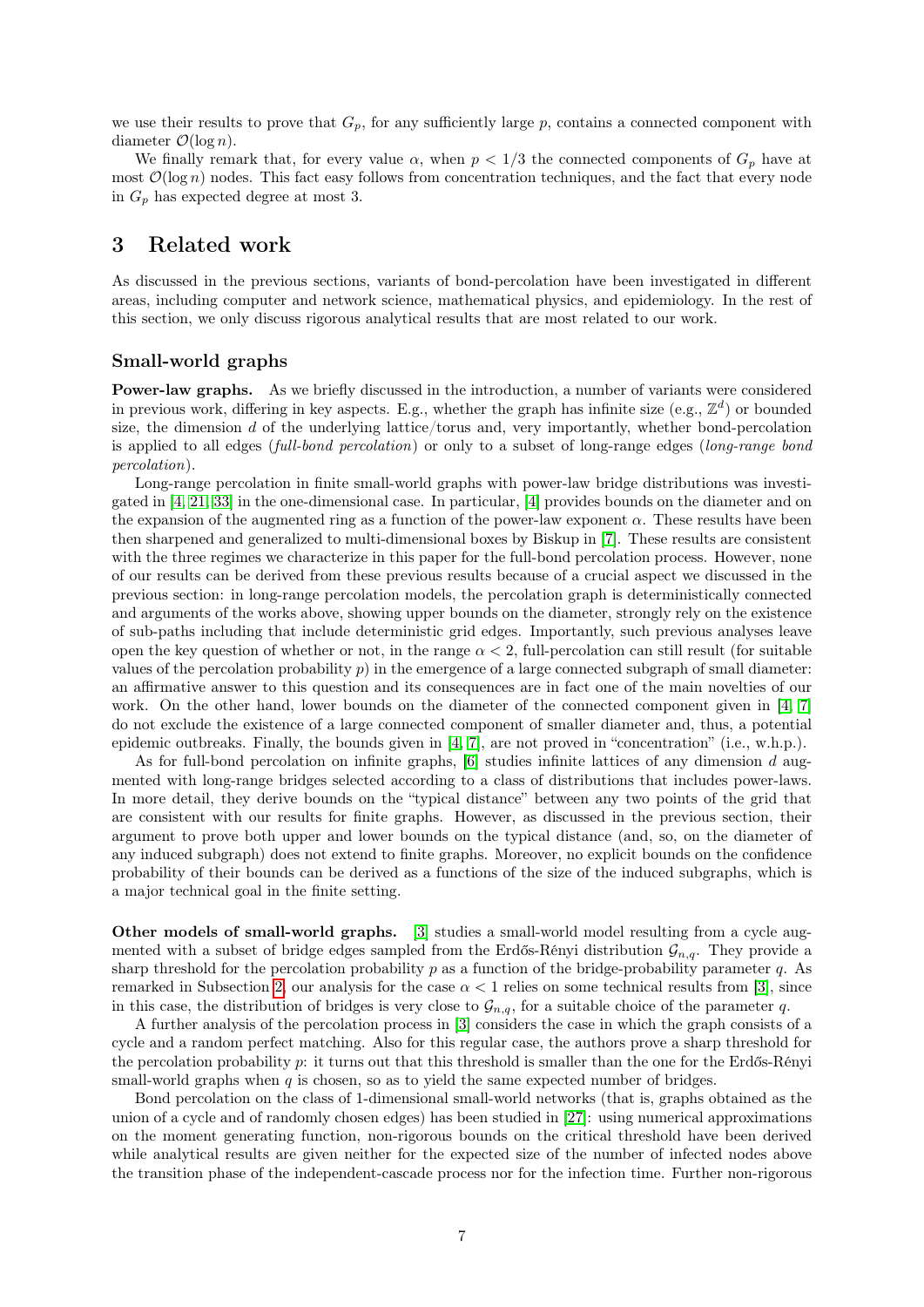results on the critical points of several classes of complex networks have been derived in [\[25,](#page-16-5) [23\]](#page-16-16) (for good surveys see [\[30,](#page-16-7) [32\]](#page-16-8)).

#### Other classes of graphs

In [\[14\]](#page-15-9), for a symmetric, connected graph  $G = (V, E)$ , Draief et al prove a general lower bound on the critical point in terms of spectral properties. Further versions of such bounds for special cases have been subsequently derived in [\[23,](#page-16-16) [24\]](#page-16-17). We remark here that such approaches are not useful to discover different behaviours depending on the value  $\alpha$  in our model.

A fundamental and rigorous study of bond percolation in random graphs has been proposed by Bollobás et al in [\[8\]](#page-15-10). They establish a coupling between the bond percolation process and a suitably defined branching process. In the general class of inhomogenous Erdős-Rényi random graphs, calling  $Q = \{q_{u,v}\}\$  the edge-probability matrix, they derived the critical point (threshold) of the phase transition and the size of the giant component above the transition. The class of inhomogeneous random graphs to which their analysis applies includes generative models that have been studied in the complex network literature. For instance, a version of the Dubin's model [\[16\]](#page-15-11) can be expressed in this way, and so can the mean-field scale-free model [\[9\]](#page-15-12), which is, in turn, related to the Barabási–Albert model [\[2\]](#page-15-13), having the same individual edge probabilities, but with edges present independently. Finally, we observe that the popular CHKNS model introduced by Callaway et al [\[10\]](#page-15-4) can be analyzed using an edge-independent version of this model. Indeed, they consider a random graph-formation process where, after adding each node, a Poisson number of edges is added to the graph, again choosing the endpoints of these edges uniformly at random. For all such important classes of random graph models, they show tight bounds for the critical points and the relative size of the giant component beyond the phase transition.

In our setting, if we sample a graph from  $\mathcal{SW}(n, \alpha)$  and then consider the percolation graph  $G_p$ , the distribution of  $G_p$  is that of an inhomogenous Erdős-Rényi graph in which the cycle edges have probability p and each bridge  $(x, y)$  has probability ~  $p \cdot 1/d(x, y)^\alpha$ .

We observe that the results of [\[8\]](#page-15-10) to the inhomogenous random graph equivalent to the above percolation graph do not lead to tractable conditions on the existence of threshold values of p for which a large induced subgraph of small diameter emerges, which is the kind of results we are interested on.

Finally, sharp threshold for bond percolation on bounded-degree expanders are given in [\[5\]](#page-15-14).

### <span id="page-7-0"></span>4 Model and Preliminaries

In this paper, we study bond percolation of graphs sampled from  $\mathcal{SW}(n, \alpha)$ , as formalized in Definition [1.1.](#page-2-2) In this section, we define notation, key notions and tools that will be used throughout the rest of this paper. Further notation used in the proofs of specific results is introduced wherever it is used.

Key notions and notation. For the sake of completeness, we begin with the formal definition of bond percolation.

**Definition 4.1** (Bond percolation). Given a graph  $G = (V, E)$  and a real  $p \in [0, 1]$ , its (bond) percolation graph  $G_p$  is the random subgraph obtained from G by removing each edge  $e \in E$  independently, with probability  $1 - p$ .

Considered any graph  $G = (V, E)$  and  $v \in V$ , we denote by  $\mathcal{N}_G(v)$  the neighborhood of v in G, while  $deg_G(v) = |\mathcal{N}_G(v)|$  denotes the degree of v in G. We omit the subscript when G is clear from context.

If  $G = (V, E_1 \cup E_2)$  is sampled from  $\mathcal{SW}(n, \alpha)$  as in Definition [1.1,](#page-2-2) we say that a bridge  $(u, v) \in E_2$ has length  $d(u, v)$  (where  $d(\cdot, \cdot)$  is as in Definition [1.1\)](#page-2-2). We also say that u is at *ring-distance*  $d(u, v)$ from v (and viceversa). Considered a bridge  $(u, v)$ , we say that  $(u, v)$  is on the *clockwise* (respectively, *counter-clockwise*) side of u if  $d(u, v)$  corresponds to moving clockwise (respectively, counter-clockwise) along the cycle  $(V, E_1)$  from u to v.

Given a graph  $G = (V, E)$  and  $s \in V$ , we denote by  $\Gamma_G(s)$  the connected component containing s in  $G$ . We may omit  $G$  when clear from context, while with a slight abuse of notation, we simply write  $\Gamma_p(s)$  for  $\Gamma_{G_p}(s)$  when we refer to the percolation  $G_p$  of some graph G, which will always be understood from context. Given  $G = (V, E)$  and  $S \subseteq V$ , diam<sub>G</sub>(S) is equal to the diameter of the subgraph of G induced by S if this is connected, otherwise  $\text{diam}_G(S) = \infty$ . With a slight abuse of notation, we write  $\text{diam}_p(S)$  when G is the percolation graph  $G_p$ . Given  $G = (V, E)$  sampled from  $\mathcal{SW}(n, \alpha)$  and any subgraph  $H = (V, E')$  such that  $E' \subseteq E$  (e.g.,  $G_p$ ), we associate a *ring-metric* to H, so that the ring-distance between  $u, v$  is simply  $d(u, v)$  defined above on G.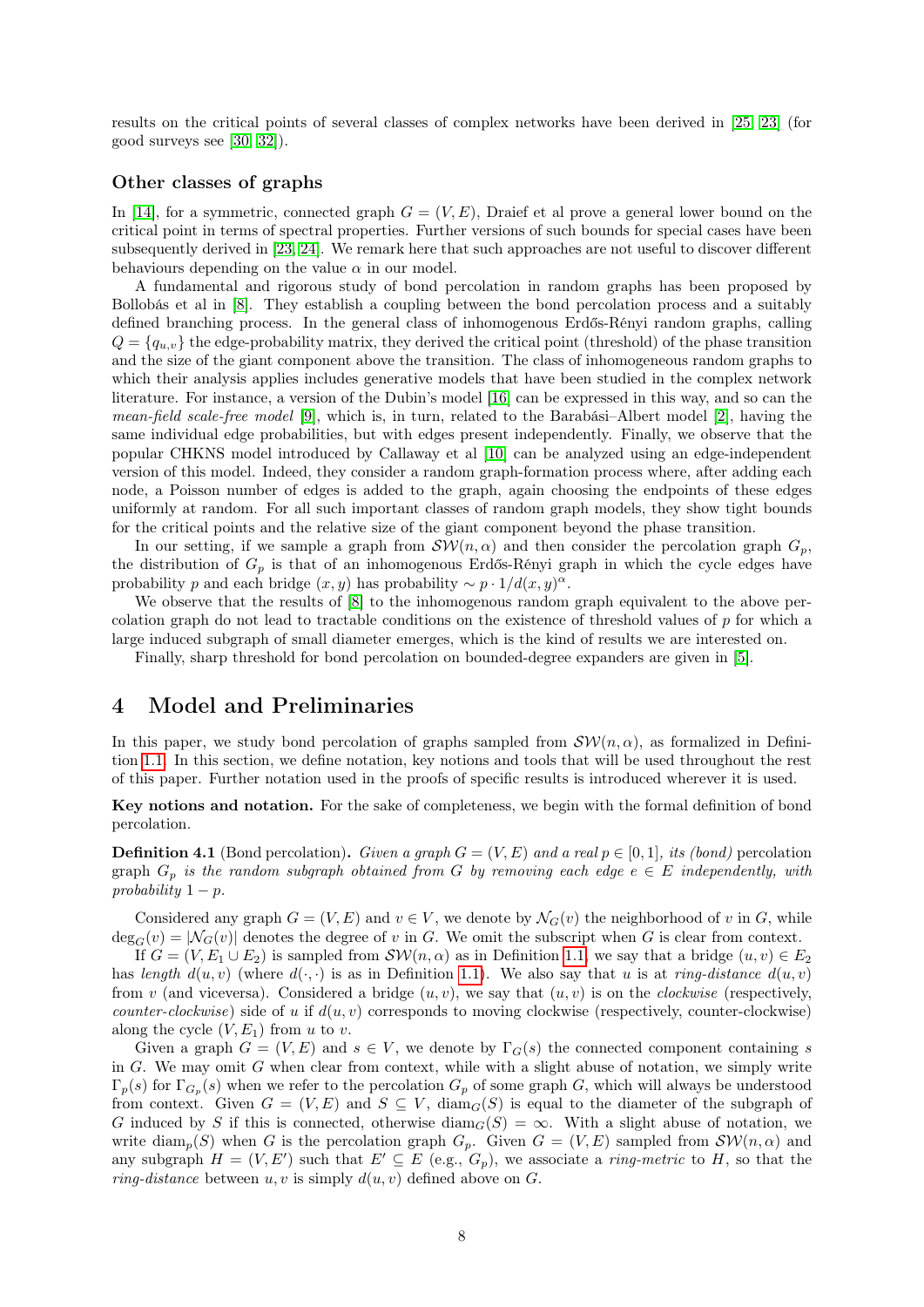Remarks. In the sections that follow, unless stated otherwise, probabilities are always taken over both the randomness in the sampling of G from  $\mathcal{SW}(n, \alpha)$  and over the randomness of the percolation. We further remark that our choice of the normalizing constant  $C(\alpha, n)$  in Definition [1.1](#page-2-2) entails  $\mathbf{E}[\deg(v)] =$ 3, while the following, preliminary fact follows from a straightforward application of Chernoff bound (Theorem [C.1\)](#page-22-0):

<span id="page-8-5"></span>**Fact 4.2.** Sample a graph  $G = (V, E)$  from  $\mathcal{SW}(n, \alpha)$ . Then,

$$
\Pr\left(\max_{v} \deg(v) \leqslant 4\log n + 2\right) \geqslant 1 - \frac{1}{n} \,. \tag{1}
$$

Galton-Watson branching processes. Our analysis of the percolation process in part relies on a reduction to the analysis of appropriately defined branching processes.

Definition 4.3 (Galton-Watson Branching Process). Let W be a non-negative integer random variable, and let  $\{W_{t,1}\}_{t\geq1,i\geq1}$  be an infinite sequence of independent identically distributed copies of W. The Galton-Watson branching process generated by the random variable W is the process  $\{X_t\}_{t\geqslant0}$  defined by  $X_0 = 1$  and by the recursion

$$
X_t = \sum_{i=1}^{X_{t-1}} W_{t,i} \, .
$$

All properties of the process  $\{X_t\}_{t>0}$  (in particular, population size and extinction probability) are captured by the equivalent process  ${B_t}_{t\geqslant0}$ , recursively defined as follows:

$$
B_t = \begin{cases} 1, & t = 0; \\ B_{t-1} + W_t - 1, & t > 0 \text{ and } B_{t-1} > 0; \\ 0, & t > 0 \text{ and } B_{t-1} = 0, \end{cases}
$$

where  $W_1, \ldots, W_t, \ldots$  are an infinite sequence of independent and identically distributed copies of W.

In the remainder, when we refer to the Galton-Watson process generated by  $W$ , we always mean the process  ${B_t}_{t\geq0}$ . In particular, we define  $\sigma = \min\{t > 0 : B_t = 0\}$  (we set  $\sigma = +\infty$  if no such t exists). Note that, for any  $T < \sigma$ , we have  $B_T = \sum_{t=1}^T W_t - T$ .

### <span id="page-8-0"></span>5 The case  $\alpha > 2$

The aim of this section is to prove Theorem [2.1,](#page-3-1) which follows from the two lemmas below.

<span id="page-8-2"></span>**Lemma 5.1.** Let  $\alpha < 2$  be a constant and  $p < 1$  a percolation probability. Sample a graph  $G = (V, E)$ from the  $\mathcal{SW}(n,\alpha)$  distribution and let  $G_p$  its percolation graph. For every  $s \in V = \{0,\ldots,n-1\}$ , the connected component  $\Gamma_p(s)$  contains  $\mathcal{O}(\log n)$  nodes with probability at least  $1 - 1/n^2$ .

<span id="page-8-4"></span>**Lemma 5.2.** Under the same hypotheses of Lemma [5.1,](#page-8-2) for every  $s \in V = \{0, \ldots, n-1\}$  and for any sufficiently large  $\ell$ ,

<span id="page-8-3"></span>
$$
\Pr\left(\forall u \in \Gamma_p(s) : d(s, u) \leq 2\ell^2\right) \geq 1 - \frac{8}{(\alpha - 2)\ell^{(\alpha - 2)/2}}.
$$
\n(2)

We remark that [\(2\)](#page-8-3) implies that, for any increasing distance function  $\ell = \ell(n) = \omega(1)$ , every node in  $\Gamma_p(s)$  has ring-distance from s not exceeding  $2\ell^2$  with probability  $1 - o(1)$ .

The proof of Lemma [5.1](#page-8-2) is given in Subsection [5.1,](#page-9-0) while the proof of Lemma [5.2](#page-8-4) in Subsection [5.2.](#page-10-1) To prove these lemmas, we rely on the notion of  $\ell$ -graph, defined in the following paragraph, together with supplementary notation that will be used in the remainder of this section.

 $\ell$ -graphs. In what follows, we define a new graph on the vertex set  $V = \{0, \ldots, n - 1\}$ , starting from any one-dimensional small-world graph  $G = (V, E_1 \cup E_2)$ , where  $(V, E_1)$  is a cycle, which defines a ring-metric, and  $E_2$  is an arbitrary subset of bridges. In the remainder, we always assume  $n \geq 3$ .

<span id="page-8-1"></span>**Definition 5.3** ( $\ell$ -graph). Let  $H = (V, E_H)$  be a subgraph of a one-dimensional small-world graph G, where  $E_H \subseteq E_1 \cup E_2$ . For  $\ell \geq 1$ , consider an arbitrary partition of V into n/ $\ell$  disjoint intervals of length  $\ell, \{I^{(1)}, \ldots, I^{(n/\ell)}\}$  with respect to the ring metric induced by  $(V, E_1)$ . The  $\ell$ -graph associated to H is the graph  $H^{(\ell)} = (V^{(\ell)}, E_H^{(\ell)}),$  where  $V^{(\ell)} = \{I^{(1)}, \ldots, I^{(n/\ell)}\},$  and

$$
E_H^{(\ell)} = \{ (I^{(h)}, I^{(k)}) : \exists u \in I^{(h)}, v \in I^{(k)} \text{ s.t. } (u, v) \in E_H \}.
$$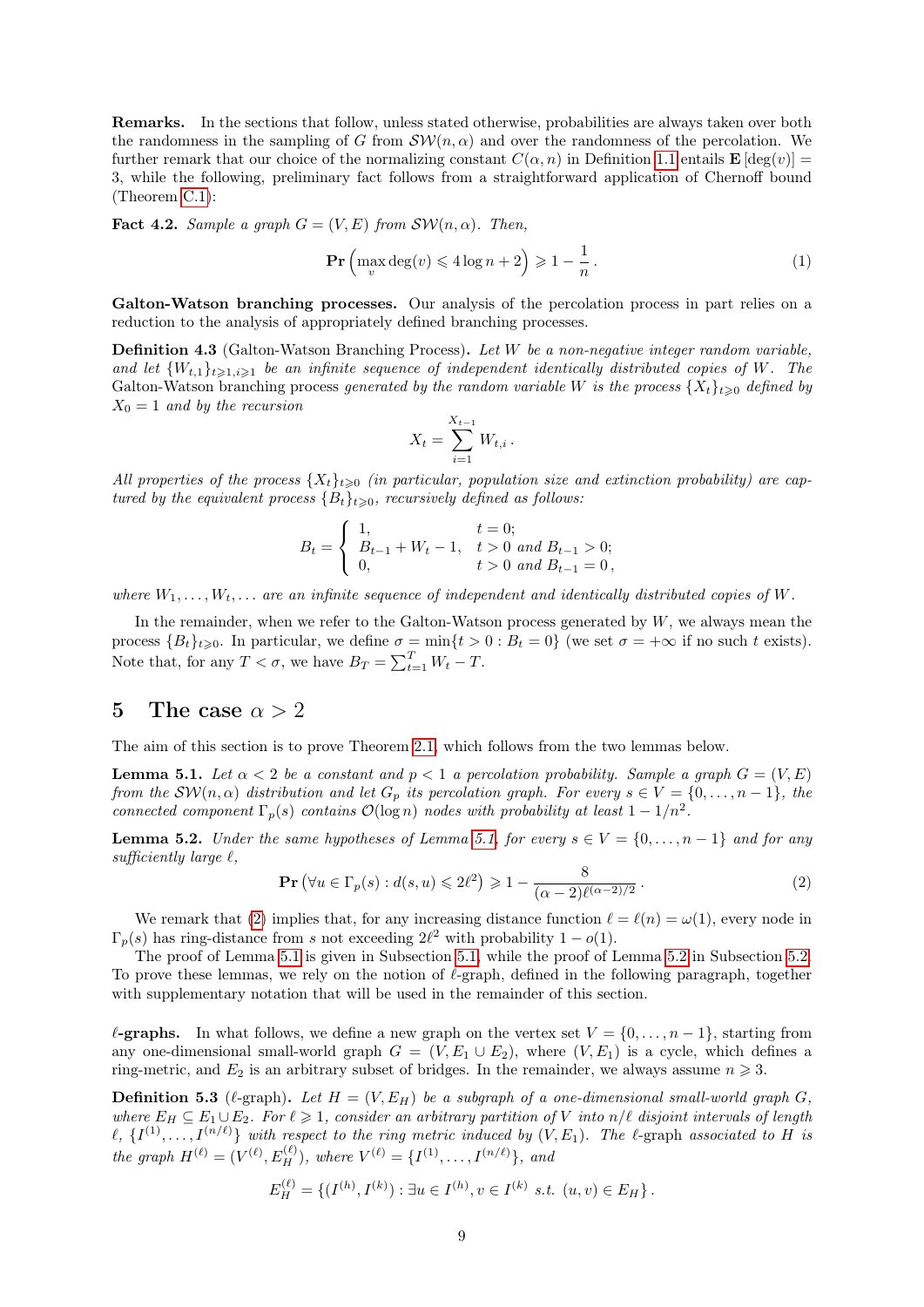<span id="page-9-1"></span>

Figure 1: (a) A graph  $G = (V, E)$  with a ring-metric. (b) The 3-graph of G.

A generic element in  $V^{(\ell)}$  thus corresponds to  $\ell$  consecutive nodes in the ring  $(V, E_1)$ , it is called super-node, and, depending on the context, is denoted by  $V$  or by its corresponding interval  $I_V$  in the partition  $\{I^{(1)},...,I^{(n/\ell)}\}$  of V. Fixed a partition, we denote with  $E_1^{(\ell)}$  the set of links connecting two adjacent super-nodes in  $V^{(\ell)}$  (that is, two adjacent intervals in  $(V, E_1)$ ): notice that  $(V^{(\ell)}, E_1^{(\ell)})$  is a ring of  $n/\ell$  super-nodes, called  $\ell$ -ring. Then, given a subgraph  $H = (V, E_H)$  as in the definition above, the elements in  $E_H^{(\ell)}$  can be partitioned into two subsets: the elements in  $E_H^{(\ell)} \cap E_1^{(\ell)}$  are called super-edges, while all the remaining elements in  $E_H^{(\ell)}$  are called *super-bridges.*  $H^{(\ell)}$  can thus be seen as a subgraph of a one-dimensional small-world graph  $G^{(\ell)}$  with  $n/\ell$  super-nodes, formed by a ring  $(V^{(\ell)}, E_1^{(\ell)})$ , and an additional set of super-bridges. The example in Figure [1](#page-9-1) summarizes the above definitions. Let  $H = (V, E_H)$  as in Definition [5.3](#page-8-1) and assume  $u, v \in V$ , with  $u \in I^{(h)}$  and  $v \in I^{(k)}$ . Clearly, if  $(u, v) \in E_H$ then  $(I^{(h)}, I^{(k)}) \in E_H^{(\ell)}$ . Moreover, the following fact straightforwardly holds:

<span id="page-9-3"></span>**Fact 5.4.** Let  $H = (V, E_H)$  as in Definition [5.3](#page-8-1) and let  $s \in I^{(k)}$  for some  $k \in \{1, ..., n/\ell\}$ . Then,

$$
|\Gamma_H(s)| \leq \ell |\Gamma_{H^{(\ell)}}(I^{(k)})|.
$$

The following, preliminary lemma is used in the proofs of Lemma [5.1](#page-8-2) and Lemma [5.2.](#page-8-4) Its proof is in Appendix [B.1.](#page-18-0)

<span id="page-9-7"></span>**Lemma 5.5.** Assume the hypotheses of Lemma [5.1](#page-8-2) (and Lemma [5.2\)](#page-8-4), so that  $G_p^{(\ell)} = (V^{(\ell)}, E_p^{(\ell)})$  is the l-graph of  $G_p$  generated by any fixed interval partition of V. Then, for each  $v \in V^{(\ell)}$ , we have:

<span id="page-9-5"></span>
$$
\mathbf{Pr}\left(\deg_{G_p(\ell)}(v) = 0\right) \geqslant (1-p)^2 e^{-2/(\alpha-2)},\tag{3}
$$

<span id="page-9-6"></span>
$$
\mathbf{Pr}\left(\mathbf{v} \text{ is incident to a super-bridge in } G_p^{(\ell)}\right) \leq \frac{2}{(\alpha - 2)\ell^{\alpha - 2}}.
$$
 (4)

### <span id="page-9-0"></span>5.1 Proof of Lemma [5.1](#page-8-2)

To prove Lemma [5.1,](#page-8-2) we consider Algorithm [1](#page-10-0) below that performs a BFS visit of the  $\ell$ -graph of the percolation graph  $G_p$ . Then, in Lemma [5.6,](#page-9-2) we prove that this algorithm terminates after visiting (only)  $\mathcal{O}(\log n)$  super-nodes, w.h.p., for a sufficiently large  $\ell = \mathcal{O}(1)$ . Together with Fact [5.4,](#page-9-3) this proves Lemma [5.1.](#page-8-2)

Remark Note that, each time we add a super-node to queue Q, we also also add the super-node to its left on the ring. So, in each while loop at line [3](#page-10-0) of the algorithm, for each super-node  $w \in Q$ , its left neighbor on the ring will also be in Q. This implies that, in each while loop, a single super-node is added to the queue at line [7.](#page-10-0)

<span id="page-9-2"></span>**Lemma 5.6.** Assume the hypotheses of Lemma [5.1](#page-8-2) and fix any node  $s \in V$ . For any fixed interval partition<sup>[7](#page-9-4)</sup> of the vertex set V, consider the l-graph  $G_p^{(\ell)}$  and the super-node  $s \in V^{(\ell)}$  such that  $s \in I_s$ . Then, a sufficiently large  $\ell = \mathcal{O}(1)$  exists, depending only on p and  $\alpha$ , such that Algorithm [1](#page-10-0) terminates within  $\mathcal{O}(\log n)$  iterations of the while loop in line [3,](#page-10-0) with probability at least  $1 - 1/n^2$ .

<span id="page-9-4"></span><sup>7</sup>According to Definition [5.3.](#page-8-1)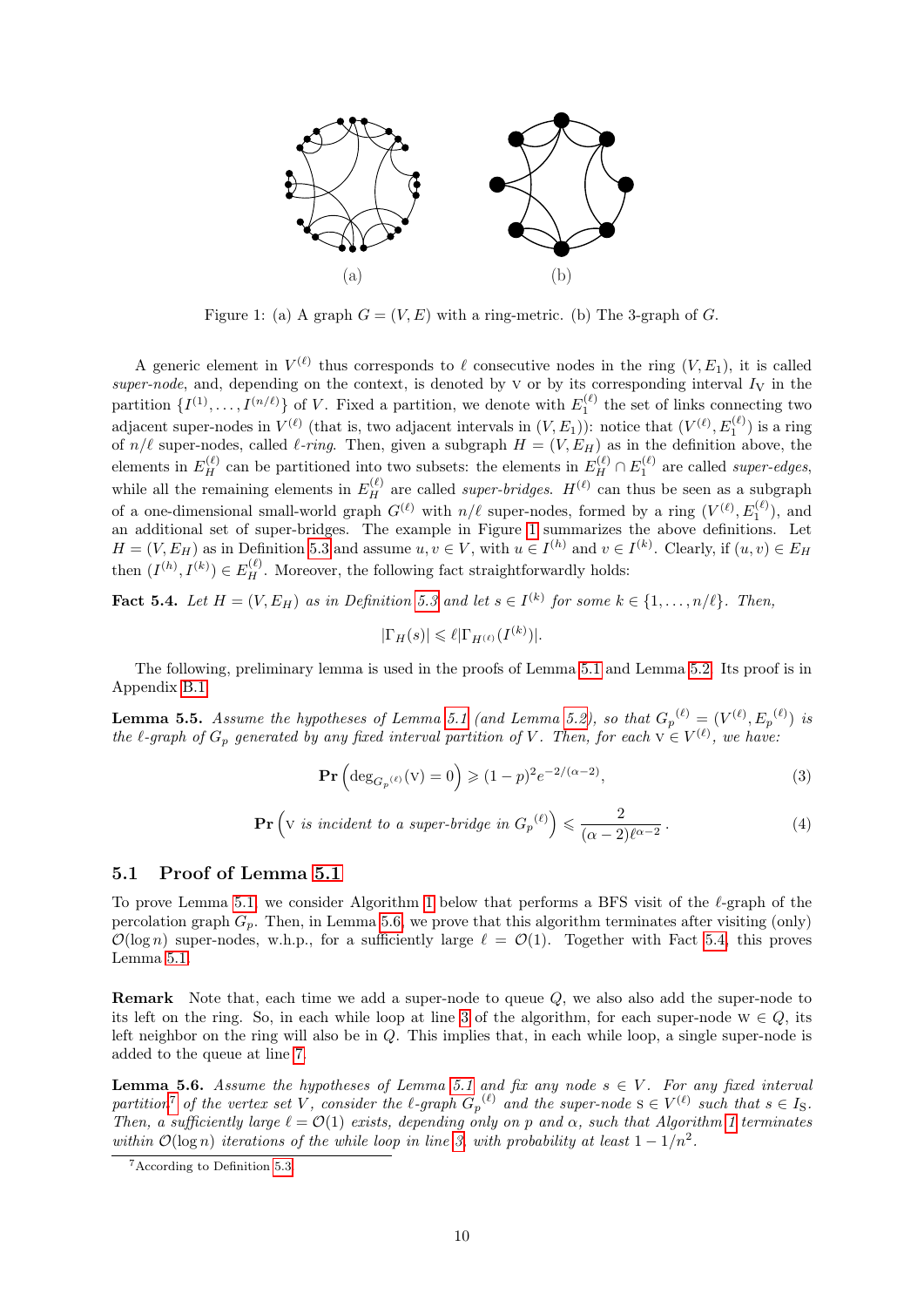<span id="page-10-0"></span>

| <b>Algorithm 1</b> BFS visit of $G_p^{(\ell)}$                                                                                                |
|-----------------------------------------------------------------------------------------------------------------------------------------------|
| 1: <b>Input</b> : The $\ell$ -graph $G_p^{(\ell)} = (V^{(\ell)}, E_p^{(\ell)})$ of $G_p$ ; an initiator (super-node) $s \subseteq V^{(\ell)}$ |
| 2: $Q = \{s\}$                                                                                                                                |
| 3: while $Q \neq \emptyset$ do                                                                                                                |
| $W =$ dequeue $(Q)$<br>4:                                                                                                                     |
| $visted(W) = True$<br>5:                                                                                                                      |
| for each x s.t. (x, w) is a super-edge of $E_p^{(\ell)}$ and visited(x) = False do<br>6:                                                      |
| enqueue $(x, Q)$<br>7:                                                                                                                        |
| for each Y s.t. (Y, W) is a super-bridge of $E_p^{(\ell)}$ and visited(Y) = False do<br>8:                                                    |
| enqueue $(Y, Q)$<br>9:                                                                                                                        |
| $Y_{\text{left}}$ = the super-node at distance 1 from Y on the ring at its left<br>10:                                                        |
| <b>if</b> visited(Y <sub>left</sub> ) = False and (Y <sub>left</sub> , Y) $\in E_p^{(\ell)}$ then<br>11:                                      |
| enqueue $(Y_{\text{left}}, Q)$<br>12:                                                                                                         |

*Proof.* For  $t = 1, 2, ...,$  $t = 1, 2, ...,$  $t = 1, 2, ...,$  let  $Q_t$  contents of Q at the end of the t-th iteration of the while loop of Algorithm 1 and let  $W_t$  denote the subset of super-nodes that were added to  $Q$  during the t-th iteration. We have  $|Q_0| = 1$  and

$$
|Q_t| = \begin{cases} 0 \text{ if } |Q_{t-1}| = 0\\ |Q_{t-1}| + |W_t| - 1 \text{ otherwise,} \end{cases}
$$

Let  $X_t$  and  $Y_t$  denote the sets of super-nodes that were added to Q in the t-th iteration of the while loop, respectively at line [7](#page-10-0) and at line [9.](#page-10-0) For  $t \geq 2$ , whenever a super-node is added to the queue, the queue contains a super-node at ring-distance 1 from it on the ring  $(V^{(\ell)}, E_1^{(\ell)})$ , so that  $|W_t| = |X_t| + 2|Y_t|$ , where  $|X_t| \leq 1$  for  $t \geq 2$  and  $|X_1| \leq 2$ . Let  $\delta = 1 - p$ ,  $\epsilon = 2 - \alpha$  and note that, from [\(3\)](#page-9-5) and [\(4\)](#page-9-6),

<span id="page-10-2"></span>
$$
\mathbf{Pr}\left(|X_t| = 1\right) \leq 1 - \delta^2 e^{-2/\epsilon} \quad \text{and} \quad \mathbf{E}\left[|Y_t|\right] \leq \frac{2}{\epsilon \ell^{\epsilon}}.\tag{5}
$$

Moreover, note that for every  $t, |Q_t| = 0$ , whenever  $\sum_{i=1}^{t} |W_i| \leq t$ . Then, we can write

$$
\sum_{i=1}^{t} |W_i| - t = \sum_{i=1}^{t} |X_i| + 2 \sum_{i=1}^{t} |Y_i| - t,
$$

where  $|X_i|$  are  $\{0,1\}$  random variables and, if we w is the node extracted from Q in the *i*-th iteration of the while loop,  $|Y_i|$  is the number of super-bridge neighbors of w, so that it can also be written as the sum of random variables in  $\{0, 1\}$ . Note that  $\{X_t\}_t$  and  $\{Y_t\}_t$  are not independent random variables, because of the conditions that appear in lines [6, 8](#page-10-0) and [11](#page-10-0) of Algorithm [1.](#page-10-0) Still, it is easy to show that  $X_t$ 's and  $Y_t$ 's are dominated by independent copies of two random variables X and Y, such that  $\Pr(|X|=1) = 1 - \delta^2 e^{-2/\epsilon}$  and  $\mathbf{E}||Y|| \leq 1/(\epsilon \ell^{\epsilon})$ . Hence, Chernoff bound and [\(5\)](#page-10-2) imply that, for a certain  $t = \mathcal{O}(\log n)$  depending on  $\delta$  and  $\epsilon$ ,

$$
\mathbf{Pr}\left(\sum_{i=1}^{t} |X_i| \geqslant \left(1 - \frac{\delta^2}{2} e^{-2/\epsilon}\right) t\right) \leqslant \frac{1}{2n^2},
$$
\n
$$
\mathbf{Pr}\left(\sum_{i=1}^{t} |Y_i| \geqslant \frac{2t}{\epsilon \ell^{\epsilon}}\right) \leqslant \frac{1}{2n^2}.
$$

As a result, with probability at least  $1 - 1/n^2$ , we have:

$$
\sum_{i=1}^t |X_i| + 2\sum_{i=1}^t |Y_i| - t \leq t \left(\frac{4}{\epsilon \ell^{\epsilon}} - \frac{\delta^2}{2} e^{-2/\epsilon}\right).
$$

Hence, we can choose  $\ell = \mathcal{O}(1)$  (depending only on  $\epsilon$  and  $\delta$ ) large enough, so that with probability at least  $1 - 1/n^2$ ,  $\sum_{i=1}^{t} |W_i| < t$ , so that  $|Q_t| = 0$  for  $t = \mathcal{O}(\log n)$ .  $\Box$ 

#### <span id="page-10-1"></span>5.2 Proof of Lemma [5.2](#page-8-4)

Lemma [5.2](#page-8-4) follows from Fact [5.4](#page-9-3) and Lemma [5.7](#page-11-3) below.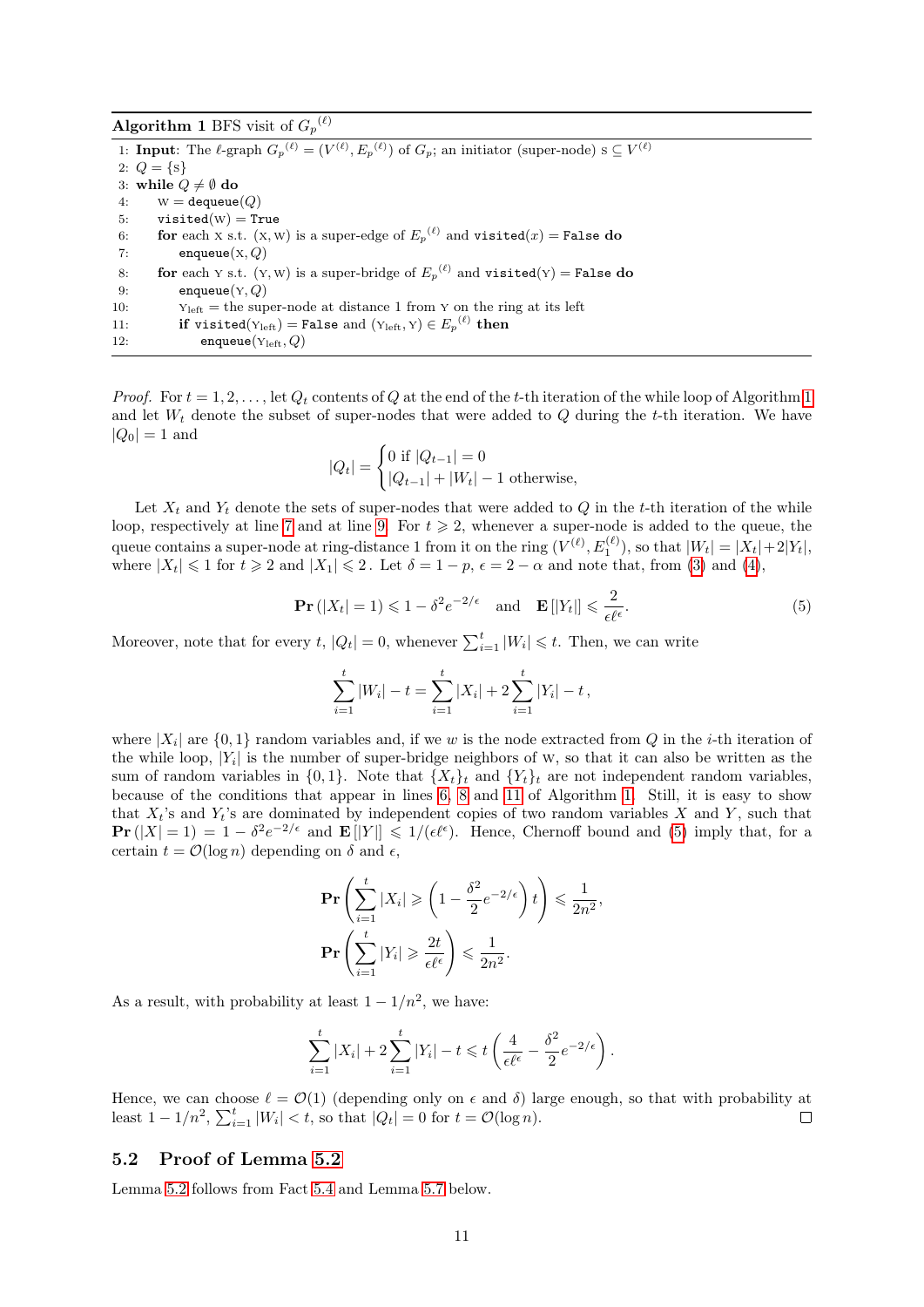<span id="page-11-3"></span>**Lemma 5.7.** Assume the hypotheses of Lemma [5.2.](#page-8-4) For sufficiently large  $\ell$  depending only on p and  $\alpha$ , consider the  $\ell$ -graph  $G_p^{(\ell)}$  and the super-node  $s \in V^{(\ell)}$  such that  $s \in I_s$ . Then, with probability at least

$$
1-\tfrac{8}{(\alpha-2)}\cdot \ell^{-(\alpha-2)/2}\,,
$$

all nodes in  $\Gamma_{G_p^{(\ell)}}(S)$  are within ring-distance  $\ell$  from s in the ring  $(V^{(\ell)}, E_1^{(\ell)})$ .

*Proof.* Without loss of generality, we assume  $s = 0$  and let  $V^{(\ell)} = \{0, \ldots, n/\ell\}$ . Next, we consider nodes on the ring at increasing distance from  $s = 0$  moving counter-clockwise, proving that nodes at distance exceeding  $\ell^{(2-\alpha)/2}$  are not part of  $\Gamma_{G_p^{(\ell)}}(s)$ , the connected component of s. To this purpose, denote by K be the random variable indicating the ring-distance of the super-node  $\vee$  closest to s, such that  $\vee$  has no incident super-edges in  $G_p^{(\ell)}$ . From [\(3\)](#page-9-5), and setting  $\epsilon = 2 - \alpha$  and  $\delta = 1 - p$ , we have

 $\mathbf{Pr}\left(\mathbf{v}\right)$  has no super-edges in  $G_p^{(\ell)}$   $\geqslant \delta^2 e^{-2/\epsilon}$ ,

So, for  $k = \ell^{\epsilon/2}$  and for  $\ell$  large enough

$$
\mathbf{Pr}(K > k) \leq (1 - \delta^2 e^{-2/\epsilon})^k \leq \frac{1}{\ell^{\epsilon/2}}.
$$

Moreover, denote by  $B_k$  be the following event

 $B_k = \{$ the k nodes nearest to s have no super-bridges $\}.$ 

From [\(4\)](#page-9-6), from the independence of the edge percolation events and using a union bound, we have for the complementary event  $B_k^C$ 

$$
\mathbf{Pr}\left(B_k^C\right) \leqslant k \cdot \frac{2}{\epsilon \ell^{\epsilon}}.
$$

Iterating the same argument for nodes on the clockwise side of s, if  $k = \ell^{\epsilon/2}$  we have

$$
\begin{aligned} &\mathbf{Pr}\left(\text{there is a node at distance} \leq k \text{ from s in } \Gamma_p^{(\ell)}(\mathbf{s})\right) \\ &\leq 2\mathbf{Pr}\left(\{K > k\} \cup B_k^C\right) \leq \frac{4}{\ell^{\epsilon/2}} + \frac{4}{\epsilon \ell^{\epsilon/2}}, \end{aligned}
$$

which completes the proof.

### <span id="page-11-0"></span>6 The case  $1 < \alpha < 2$

The aim of this section is to prove Theorem [2.2,](#page-3-2) which follows from the two lemmas below.

<span id="page-11-2"></span>**Lemma 6.1.** Under the hypotheses of Theorem [2.2,](#page-3-2) assume  $G = (V, E)$  is sampled from  $\mathcal{SW}(n, \alpha)$  and let  $G_p$  be its percolation graph. Then two constants  $\overline{p} < 1$  and  $\eta > 1$  exist such that, if  $p > \overline{p}$ , w.h.p. there is a set of  $\Omega(n)$  nodes in  $G_p$  that induces a connected sub-component with diameter  $\mathcal{O}(\log^n n)$ .

<span id="page-11-5"></span>**Lemma 6.2.** Under the hypotheses of Theorem [2.2,](#page-3-2) assume  $G = (V, E)$  is sampled from  $\mathcal{SW}(n, \alpha)$  and let  $G_p$  its percolation graph. Then, a constant  $p > 0$  exists (in particular,  $p = 1/3$ ) such that, if  $p < p$ , w.h.p. each connected component of  $G_p$  has size at most  $\mathcal{O}(\log n)$ .

The proof of Lemma [6.1](#page-11-2) is given in Subsection [6.1,](#page-11-4) while the proof of Lemma [6.2](#page-11-5) follows an approach, based on Galton-Watson processes, similar to that of Lemma [5.1,](#page-8-2) and it is given in Appendix [B.2.](#page-19-0)

#### <span id="page-11-4"></span>6.1 Proof of Lemma [6.1](#page-11-2)

The lemma that follows is our new key ingredient to apply an inductive approach similar to the one in [\[4\]](#page-15-5) in the case of full-bond percolation.

<span id="page-11-1"></span>**Lemma 6.3.** Assume the hypotheses of Lemma [6.1,](#page-11-2) let  $\beta = \frac{1}{2}\alpha(3-\alpha)$  and

$$
N_k = e^{\beta^k} \quad \text{and} \quad C_k = e^{\beta^{k-1}(\beta - 1)}.
$$

 $\setminus$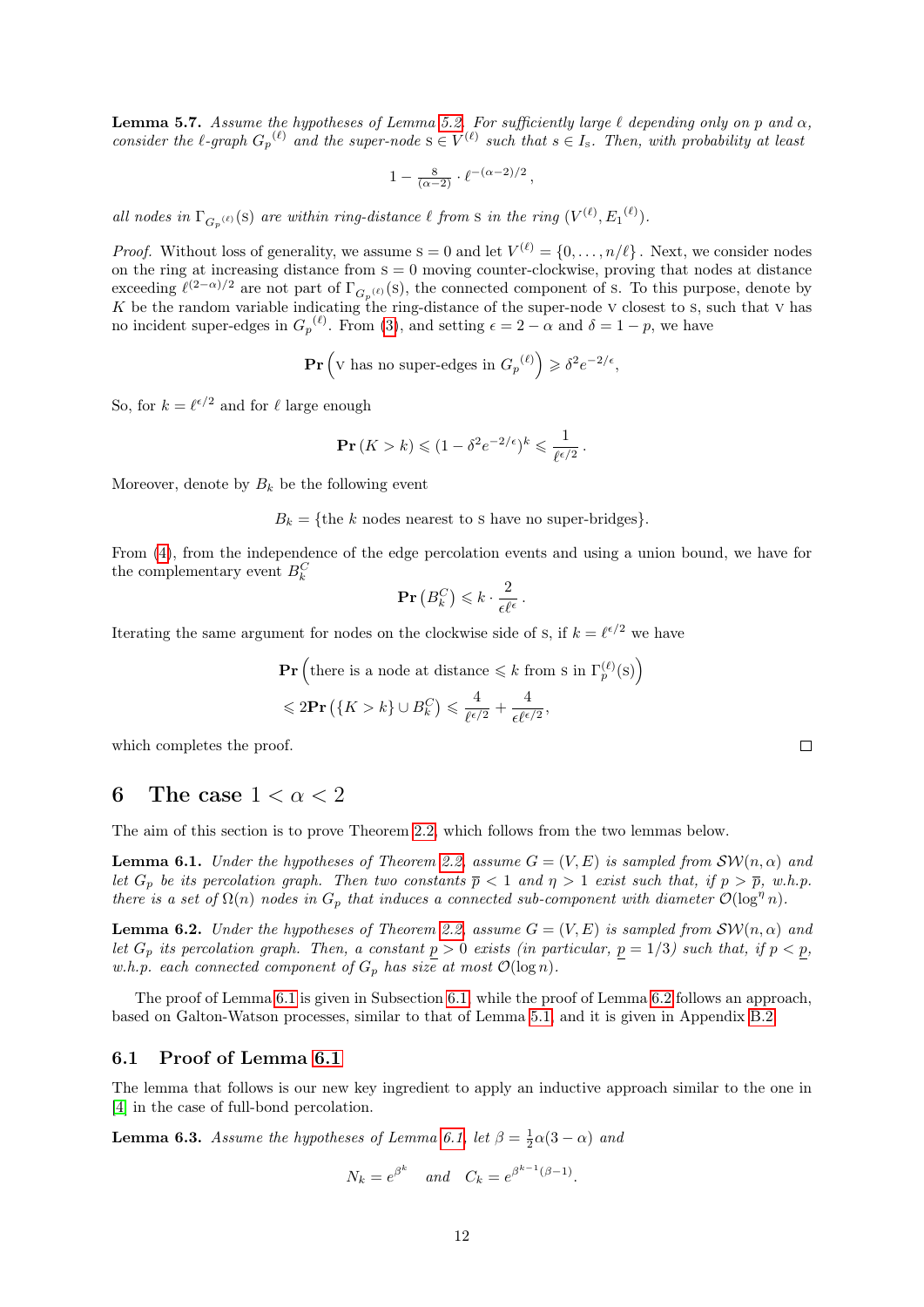

<span id="page-12-0"></span>Figure 2: Visualization of the proof of Lemma [6.1.](#page-11-2) Red dotted boxes identify "good" intervals in  $H_{k+1}$ (intervals for which the event  $A_k$  holds); for each good box, the included blue box contains the subset of nodes that induce a connected subgraph of size at least  $(1 - \varepsilon_k)N_k$  nodes and diameter  $D_k$ . In the lemma, we have to prove the existence of at least a certain number of red boxes, and that blue boxes are all mutually connected (i.e. the existence of the red edges in the picture).

Let  $I_k$  be an arbitrary interval of  $N_k$  adjacent nodes in the cycle  $(V, E_1)$ ,  $D_k$  any finite integer. Define the following event:

 $A_k = \{\exists S \subseteq I_k : |S| \geq (1 - \varepsilon_k)N_k \land diam_n(S) \leq D_k\}.$ 

Assume further that, for suitable, real constants  $\varepsilon_k, \delta_k$  and  $p_k$  in  $(0, 1)$ ,

 $\Pr(A_k) \geq 1 - \delta_k, \quad \text{if } p \geq p_k.$ 

Then, if we consider an interval  $I_{k+1}$  of  $N_{k+1}$  adjacent nodes, it holds:

$$
\mathbf{Pr}\left(A_{k+1}\right) \geqslant 1 - \delta_{k+1}, \quad \text{if } p \geqslant p_{k+1},
$$

where

$$
\delta_{k+1} = 2C_{k+1}^{-0.2}, \quad \varepsilon_{k+1} = \varepsilon_k + \delta_k + C_{k+1}^{-0.2},
$$
  

$$
D_{k+1} = 2D_k + 1, \quad p_{k+1} = \frac{0.9(\alpha - 1)(2 - \alpha)}{(1 - \varepsilon_k)^2 (4.2 - 2\alpha)} C(n, \alpha).
$$

*Proof.* In words,  $A_k$  is the event that there exists a subset of the nodes in  $I_k$  that induces a connected component of  $G_p$  of size  $\geq (1 - \varepsilon_k)N_k$  nodes and diameter  $\leq D_k$ . Consider the interval  $I_{k+1}$  and divide it into  $C_{k+1}$  disjoint intervals of size  $N_k$  (note that  $N_{k+1} = N_k \cdot C_{k+1}$ ). Denote by  $H_{k+1}$  the set of sub-intervals of  $I_{k+1}$  of size  $N_k$  for which event  $A_k$  holds. In particular, for every  $i = 1, 2, \ldots, C_{k+1}$ , we use the indicator variable  $A_k^{(i)}$  $\kappa_k^{(i)}$  to specify whether or not  $A_k$  holds for the *i*-th sub-interval, so that

$$
|H_{k+1}| = \sum_{i=1}^{C_{k+1}} A_k^{(i)}.
$$

where independence of the  $A_k^{(i)}$  $\binom{n}{k}$ 's follows from disjointness of the sub-intervals of  $I_{k+1}$ . For the sake of brevity, let  $B_{k+1}$  denote the event  $\{|H_{k+1}| \geq (1 - \delta_k)C_{k+1} - C_{k+1}^{0.8}\}\.$  Application of Chernoff's bound then implies

$$
\mathbf{Pr}\left(B_{k+1}\right) \geqslant 1 - e^{-2C_{k+1}^{0.6}} \geqslant 1 - C_{k+1}^{-0.2}.
$$

Note that by definition, each sub-intervals in  $H_{k+1}$  contains at least one subset (of the nodes) that induces a connected component in  $G_p$  with at least  $(1-\varepsilon_k)N_k$  nodes and diameter at most  $D_k$ . Our goal is to show that, with some probability, these intervals are all connected to each other: this in turn implies the existence of a set of nodes that induces a larger connected component, with diameter at most  $2D_k + 1$ and containing at least  $|H_{k+1}|(1 - \varepsilon_k)N_k$  nodes, see see Figure [2](#page-12-0) for a visual intuition of the proof. In the remainder of this proof, we denote by  $F_{k+1}$  the event that all connected components associated to intervals in  $H_{k+1}$  are mutually connected. In particular, we prove that  $Pr(F_{k+1} | B_{k+1}) \geq 1 - C_{k+1}^{-0.2}$ , so that

$$
\mathbf{Pr}(A_{k+1}) = \mathbf{Pr}(F_{k+1} \cap B_{k+1}) = \mathbf{Pr}(B_{k+1}) \mathbf{Pr}(F_{k+1} | B_{k+1})
$$
  
\n
$$
\geq 1 - 2C_{k+1}^{-0.2},
$$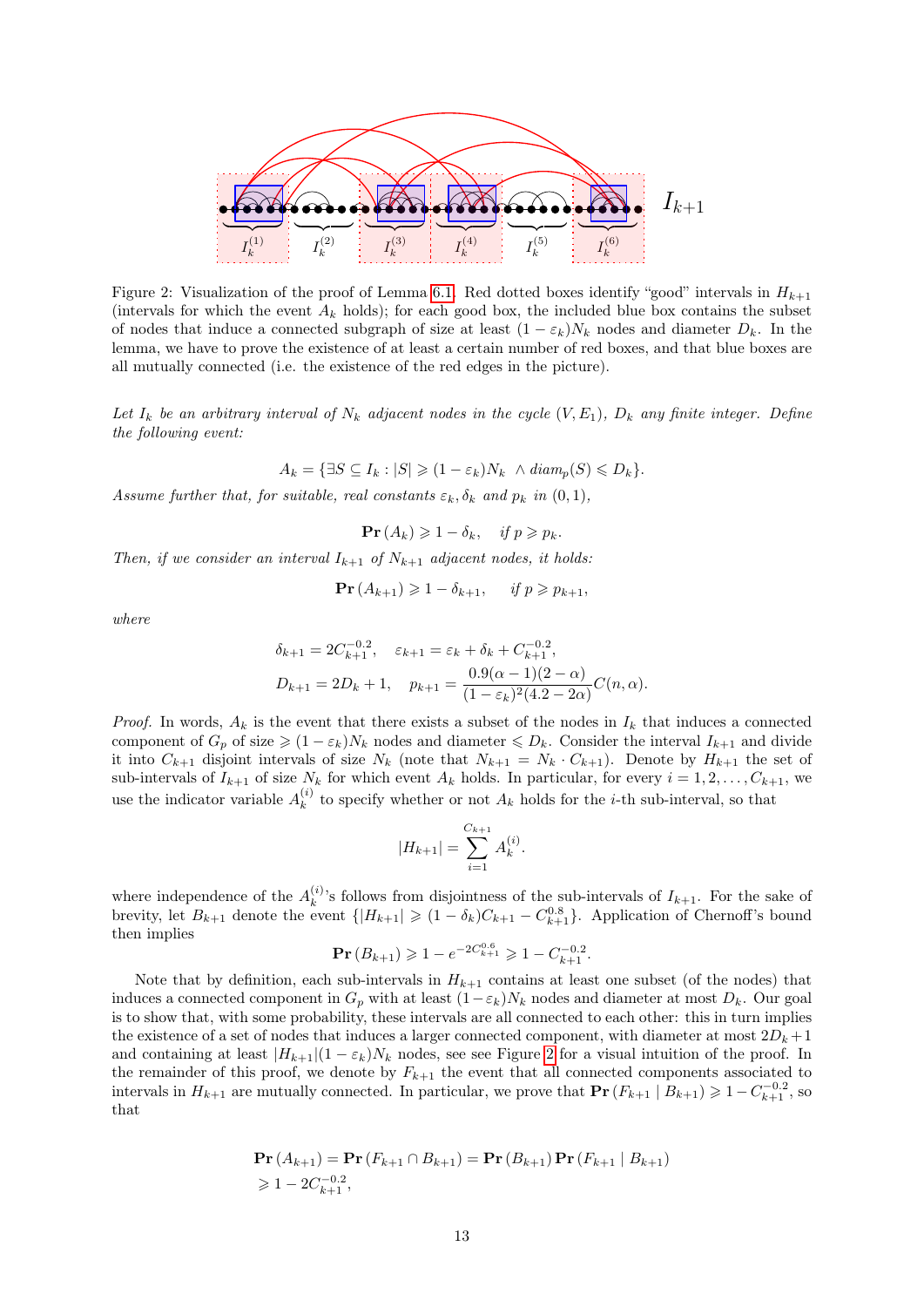which implies that  $A_{k+1}$  holds with probability at least  $1 - \delta_{k+1}$ , whenever we set

$$
\delta_{k+1} = 2C_{k+1}^{-0.2}
$$
  $\varepsilon_{k+1} = \varepsilon_k + \delta_k + C_{k+1}^{-0.2}$  and  $D_{k+1} = 2D_k + 1$ .

Now, we estimate the probability that, given  $B_{k+1}$ ,  $F_{k+1}$  holds. Two nodes in  $I_{k+1}$  have distance at most  $N_{k+1}$  on the cycle. Moreover, if we consider two sub-intervals of  $I_{k+1}$  both belonging to  $H_{k+1}$ , the corresponding connected components contain at least  $(1 - \varepsilon_k)N_k$  nodes each, accounting for at least  $(1 - \varepsilon_k)^2 N_k^2$  pairs  $(u, v)$ , with u belonging to the first and v to second connected component. So, two given sub-intervals in  $H_{k+1}$ , they are not connected with probability at most

$$
\left(1 - \frac{p}{cN_{k+1}^{\alpha}}\right)^{(1-\varepsilon_k)^2 N_k^2} \le \exp\left(-\frac{p}{c}(1-\varepsilon_k)^2 \frac{e^{2\beta^k}}{e^{\alpha\beta^{k+1}}}\right)
$$

$$
= \exp\left(-\frac{p}{c}(1-\varepsilon_k)^2 e^{\beta^k(2-\alpha\beta)}\right),
$$

where in the remainder of this proof, we write c for  $C(\alpha, n)$ , for the sake of readability. If we consider all pairs of intervals in  $H_{k+1}$ , a simple union bound allows us to conclude that the probability that the intervals in  $H_{k+1}$  are not all mutually connected is at most

$$
C_{k+1}^2 \exp\left(-\frac{p}{c}(1-\varepsilon_k)^2 e^{\beta^k(2-\alpha\beta)}\right)
$$
  
\$\leq \exp\left(\beta^k \left(2(\beta-1) - \frac{p}{c}(1-\varepsilon\_k)^2(2(2-\alpha)+0.2)\right)\right),\$

where the last inequality follows from the definition of  $\beta$ . Finally, the quantity above can be upper bounded as follows

$$
\exp(-\beta^{k} 0.1(\alpha - 1)(2 - \alpha)) = \exp(-0.2\beta^{k}(\beta - 1)) = C_{k+1}^{-0.2},
$$

whenever *p* satisfies

$$
p \geqslant \frac{c(2-\alpha)(\alpha-1)0.9}{(1-\varepsilon_k)^2(2(2-\alpha)+0.2)}.
$$

Now we are ready to prove the lemma.

*Proof of Lemma [6.1.](#page-11-2)* Let  $C_k$  and  $N_k$  defined as in the claim of Lemma [6.3.](#page-11-1) First, we consider the series  $\sum_{k_0} C_k^{-0.2}$  and, since  $C_k = e^{\beta^{k-1}(\beta-1)}$ P ries  $\sum_{k=1}^{\infty} C_k^{-0.2}$  and, since  $C_k = e^{\beta^{k-1}(\beta-1)}$  with  $\beta > 1$ , we notice that the series is convergent, i.e.<br> $\sum_{k=1}^{\infty} C_k^{-0.2} < +\infty$ .<sup>[8](#page-13-0)</sup> This means that the tail of the series converges to zero, and this impli exists a constant h such that

<span id="page-13-1"></span>
$$
\sum_{k=h}^{+\infty} C_k^{-0.2} \leqslant \frac{1}{100}.\tag{6}
$$

The constant h depends only on  $\alpha$ . In particular, it increases as  $\alpha \to 2^-$  and  $\alpha \to 1^+$ .

Now we consider  $I_h$ , an arbitrary interval of size  $N_h = e^{\beta^h}$ . Next, we let

$$
\delta_h = 1 - p^{e^{\beta^h}}, \quad \varepsilon_h = 0, \quad D_h = e^{\beta^h}, \quad p_h = p,
$$

and we consider the event  $A_h$ , defined as in the statement of Lemma [6.3.](#page-11-1) If no ring edge belonging to  $I_h$ is percolated,  $A_h$  is trivially true: this implies that, for every  $p \geqslant p_h$ ,  $\Pr(A_h) \geqslant 1-\delta_h$ , where probability is over the edges with endpoints in  $I_h$ . If  $A_{h+1}$  and  $N_{h+1}$  are defined like in its statement, Lemma [6.3](#page-11-1) then implies that, for an arbitrary interval  $I_{h+1}$  of size  $N_{h+1}$ , we have

$$
\mathbf{Pr}\left(A_{h+1}\right) \geqslant 1 - \delta_{h+1},
$$

if  $p \geq p_{h+1}$  and whenever we take

$$
\delta_{h+1} = 2C_{h+1}^{-0.2}, \quad \varepsilon_{h+1} = 1 - p^{e^{\beta^h}} + C_{h+1}^{-0.2},
$$
  

$$
D_{h+1} = 2e^{\beta^h} + 1, \quad p_{h+1} = \frac{0.9c(\alpha - 1)(2 - \alpha)}{(4.2 - 2\alpha)},
$$

<span id="page-13-0"></span><sup>&</sup>lt;sup>8</sup>We did not try to optimize constants and the choice 0.2 for the exponent is not necessarily optimal.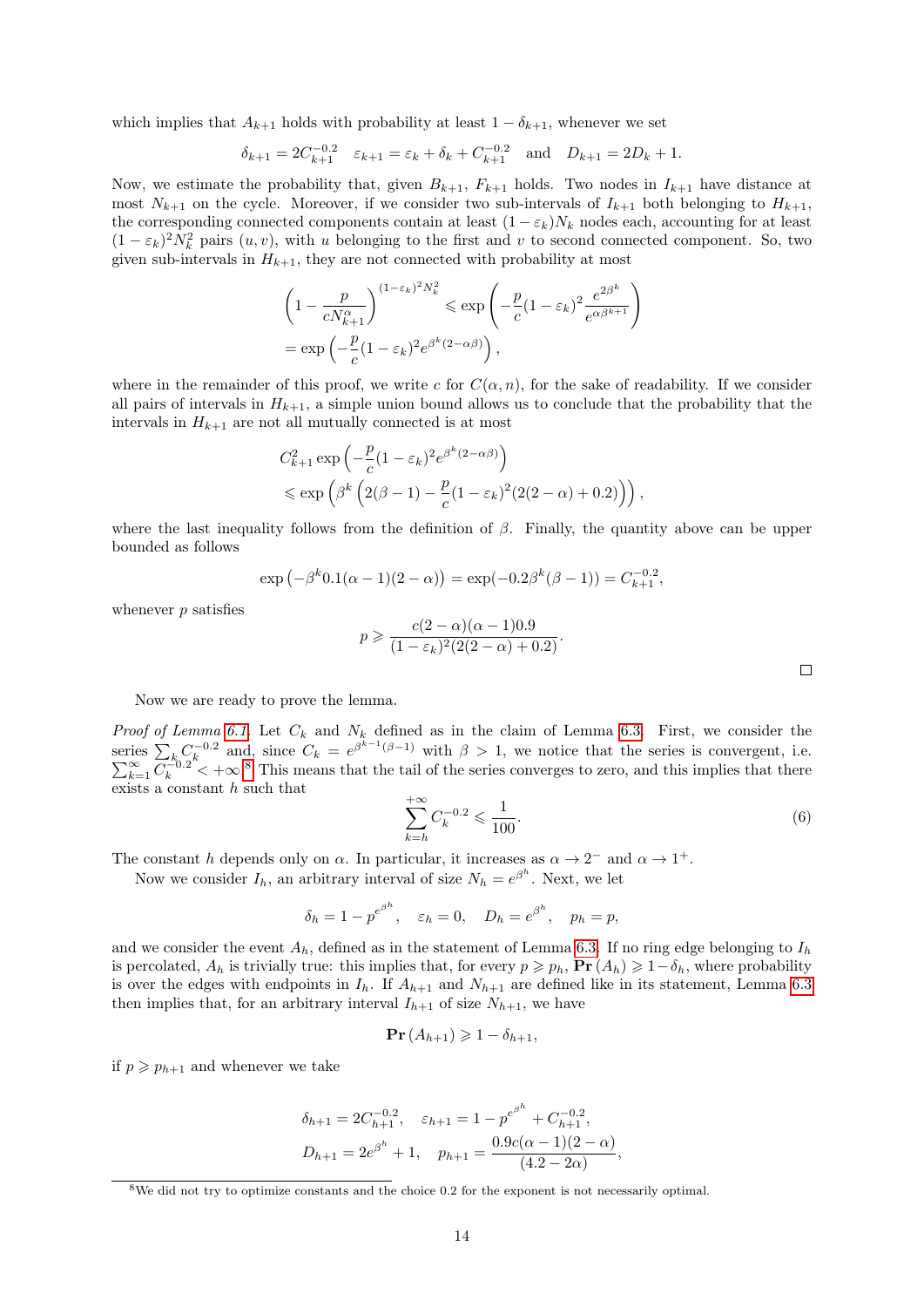where the probability is taken over the randomness of the edges with endpoints in  $I_{h+1}$ .<sup>[9](#page-14-1)</sup> If we iteratively apply Lemma [6.3,](#page-11-1) we thus have for each  $k \geq 1$  such that  $N_k \leq n$ ,

$$
\mathbf{Pr}\left(A_{k}\right) \geqslant 1-\delta_{k},
$$

where  $\delta_k = 2C_k^{-0.2}$ ,  $p_k = \frac{0.9c(\alpha-1)(2-\alpha)}{(1-\epsilon_{k-1})^2(4.2-2\alpha)}$  $\frac{0.9c(\alpha-1)(2-\alpha)}{(1-\epsilon_{k-1})^2(4.2-2\alpha)}$ , and  $\varepsilon_k$  and  $D_k$  are defined by the recurrencies:

$$
\begin{cases} \varepsilon_k = \varepsilon_{k-1} + \delta_{k-1} + C_k^{-0.2}, & \text{if } k > h \\ \varepsilon_h = 1 - p^{e^{\beta^h}} \end{cases}
$$
\n
$$
\begin{cases} D_k = 2D_{k-1} + 1, & \text{if } k > h \\ D_h = e^{\beta^h} . \end{cases}
$$

Now, we solve the recurrence for  $\varepsilon_k$ , obtaining  $\varepsilon_k = 1 - p^{e^{\beta^h}} + 3 \sum_{i=h}^k C_i^{-0.2}$ , where, leveraging [\(6\)](#page-13-1), we take  $p > \sigma$ , with  $\sigma > 0$  such that  $1 - \sigma^{e^{\beta^h}} = 1/50$ . With this choice, for each  $k \geq 1$  we obtain

$$
\varepsilon_k \leq 1 - p^{e^{\beta^h}} + \frac{3}{100} \leq \frac{1}{20}.
$$

Moreover, for each  $i \leq k$ , we have that  $D_k \leq 2^{k-h+1}e^{\beta^h}$ . If we take  $m = \log_\beta(\log n)$ , then  $N_m = e^{\beta^m} = n$ and  $C_m = n^{(\beta - 1)/\beta}$ . We also have:

$$
D_m \leq \frac{e^{\beta^h}}{2^{h-1}} 2^{\log_\beta(\log(n))} = \frac{e^{\beta^h}}{2^{h-1}} (\log n)^{\log_\beta 2}.
$$

Setting  $\eta = \log_{\beta} 2$ , we have  $\eta > 1$ , since  $\beta < 2$ . We thus have

$$
D_m = O((\log^{\eta}(n))).
$$

Moreover, if  $p \geq \sigma$ 

$$
\delta_m \leq 2n^{-0.2(\beta-1)/\beta}, \varepsilon_m \leq \frac{1}{20}, \ p_m \geq \frac{0.9c(\alpha-1)(2-\alpha)}{(19/20)^2(4.2-2\alpha)}
$$

.

Finally, if

$$
p\geqslant \max\left\{\sigma, \frac{0.9 c(\alpha-1)(2-\alpha)}{(19/20)^2(4.2-2\alpha)}\right\}:=\overline{p}
$$

then,

$$
\mathbf{Pr}\left(A\right) \geqslant 1 - \delta_m \geqslant 1 - 2n^{-0.2(\beta - 1)/\beta},
$$

where

$$
A = \left\{ \exists S \subseteq V : |S| > \frac{19}{20}n \wedge \text{diam}_p(S) = O(\log^{n}(n)) \right\},\
$$

i.e., w.h.p.  $G_p$  contains an induced subgraph of size at least  $(19/20)n$  nodes and diameter  $O(\log^n(n))$ .

### <span id="page-14-0"></span>7 The case  $\alpha < 1$

In this section, we prove Theorem [2.3,](#page-4-1) which follows from the two lemmas below.

<span id="page-14-2"></span>**Lemma 7.1.** Under the hypotheses of Theorem [2.3,](#page-4-1) sample a  $G = (V, E)$  from the  $\mathcal{SW}(n, \alpha)$  distribution and let  $G_p$  be its percolation subgraph. Then, a constant  $\overline{p} < 1$  exists such that, if  $p > \overline{p}$  then, w.h.p., there is a set of  $\Omega(n)$  nodes in  $G_p$  that induce a connected subgraph of diameter  $\mathcal{O}(\log n)$ .

<span id="page-14-3"></span>**Lemma 7.2.** Under the hypothesis of Theorem [2.3,](#page-4-1) sample a  $G = (V, E)$  from the  $\mathcal{SW}(n, \alpha)$  distribution and let  $G_p$  be the percolation subgraph of G. Then, a constant  $p > 0$  exists such that, if  $p < p$  then, w.h.p., each connected component of  $G_p$  has size at most  $\mathcal{O}(\log n)$ .

<span id="page-14-1"></span><sup>&</sup>lt;sup>9</sup>Recall that  $c = C(\alpha, n)$  in the remainder of this proof.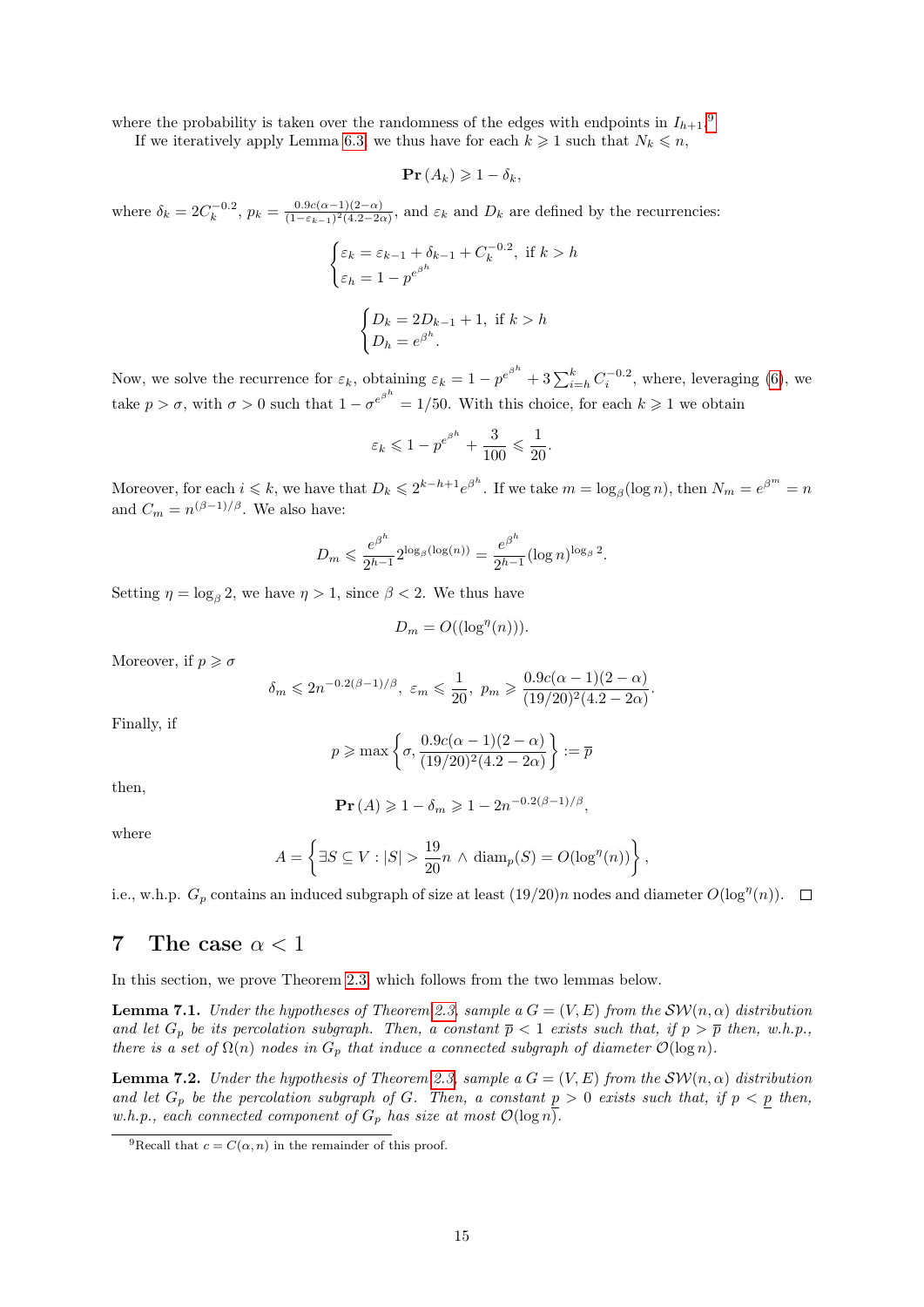A key observation to prove Lemma [7.1](#page-14-2) is that, when  $\alpha < 1$ , the percolation graph of a graph sampled from  $\mathcal{SW}(n, \alpha)$  stochastically dominates a cycle with additional Erdős-Rényi random edges. To prove Lemma [7.1](#page-14-2) we thus use a previous result in [\[3\]](#page-15-8) for this class of random graphs. In particular, we first give an equivalent formulation of Lemma 5.1 in [\[3\]](#page-15-8), stating that, with constant probability the sequential BFS visit (Algorithm [2\)](#page-19-1) reaches  $\Omega(\log n)$  nodes within  $\mathcal{O}(\log n)$  rounds. We then consider a parallel BFS visit (see Algorithm [4](#page-21-0) in Subsection [B.3](#page-20-0) of the Appendix) and show an equivalent formulation of Lemma 5.2 in [\[3\]](#page-15-8), stating that, w.h.p., the parallel BFS visit starting with  $\Omega(\log n)$  nodes reaches a constant fraction of nodes within  $\mathcal{O}(\log n)$  rounds.

The full proof of Lemma [7.1](#page-14-2) is given in Subsection [B.3](#page-20-0) of the Appendix, while the proof of Lemma [7.2](#page-14-3) is omitted, since it proceeds along the very same lines as the proof of Lemma [6.2,](#page-11-5) which does not depends on the value of  $\alpha$ .

### References

- <span id="page-15-0"></span>[1] Noga Alon, Benjamini Itai, and Stacey Alan. Percolation on finite graphs and isoperimetric inequalities. Annals of Probability, 32:1727–1745, 2004.
- <span id="page-15-13"></span>[2] Albert-László Barabási and Réka Albert. Emergence of scaling in random networks. Science, 286(5439):509–512, 1999.
- <span id="page-15-8"></span>[3] Luca Becchetti, Andrea Clementi, Riccardo Denni, Francesco Pasquale, Luca Trevisan, and Isabella Ziccardi. Sharp thresholds for a sir model on one-dimensional small-world networks, 2021.
- <span id="page-15-5"></span>[4] Itai Benjamini and Noam Berger. The diameter of long-range percolation clusters on finite cycles. Random Struct. Algorithms, 19(2):102–111, 2001.
- <span id="page-15-14"></span>[5] Itai Benjamini, Stephane Boucheron, Gabor Lugosi, and Raphael Rossignol. Sharp threshold for percolation on expanders. The Annals of Probability,  $40(1):130 - 145$ ,  $2012$ .
- <span id="page-15-6"></span>[6] Marek Biskup. On the scaling of the chemical distance in long-range percolation models. The Annals of Probability, 32(4):2938 – 2977, 2004.
- <span id="page-15-7"></span>[7] Marek Biskup. Graph diameter in long-range percolation. Random Structures & Algorithms, 39(2):210–227, 2011.
- <span id="page-15-10"></span>[8] Béla Bollobás, Svante Janson, and Oliver Riordan. The phase transition in inhomogeneous random graphs. Random Structures  $\mathcal{B}$  Algorithms, 31(1):3-122, 2007.
- <span id="page-15-12"></span>[9] Béla Bollobás and Oliver Riordan. The diameter of a scale-free random graph. Comb., 24(1):5–34, 2004.
- <span id="page-15-4"></span>[10] Duncan S. Callaway, John E. Hopcroft, Jon Kleinberg, Mark E. J. Newman, and Steven H. Strogatz. Are randomly grown graphs really random? Phys. Rev. E, 64:041902, Sep 2001.
- <span id="page-15-3"></span>[11] Wei Chen, Laks Lakshmanan, and Carlos Castillo. Information and influence propagation in social networks. Synthesis Lectures on Data Management, 5:1–177, 10 2013.
- <span id="page-15-1"></span>[12] Hyeongrak Choi, Mihir Pant, Saikat Guha, and Dirk Englund. Percolation-based architecture for cluster state creation using photon-mediated entanglement between atomic memories. npj Quantum Information, 5(1):104, 2019.
- <span id="page-15-2"></span>[13] Easley David and Kleinberg Jon. Networks, Crowds, and Markets: Reasoning About a Highly Connected World. Cambridge University Press, USA, 2010.
- <span id="page-15-9"></span>[14] Moez Draief, Ayalvadi Ganesh, and Laurent Massoulié. Thresholds for virus spread on networks. In Proceedings of the 1st International Conference on Performance Evaluation Methodolgies and Tools, valuetools '06, page 51–es, New York, NY, USA, 2006. Association for Computing Machinery.
- <span id="page-15-15"></span>[15] Devdatt Dubhashi and Alessandro Panconesi. Concentration of Measure for the Analysis of Randomized Algorithms. Cambridge University Press, USA, 1st edition, 2009.
- <span id="page-15-11"></span>[16] Rick Durrett and Harry Kesten. The critical parameter for connectedness of some random graphs. A Tribute to P. Erdos, pages 161–176, 1990.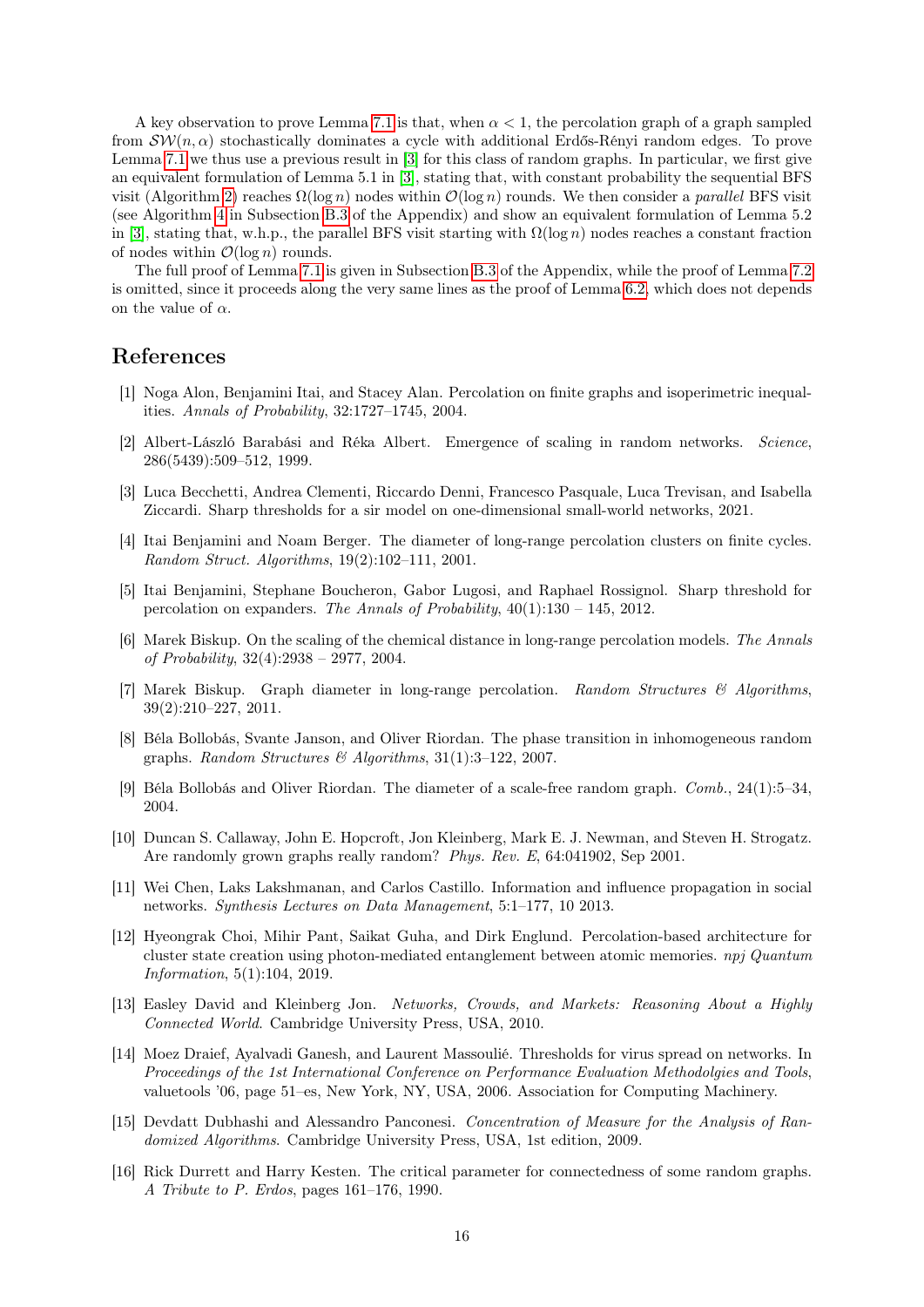- <span id="page-16-9"></span>[17] Michele Garetto, Weibo Gong, and Donald F. Towsley. Modeling malware spreading dynamics. In Proceedings IEEE INFOCOM 2003, The 22nd Annual Joint Conference of the IEEE Computer and Communications Societies, San Franciso, CA, USA, March 30 - April 3, 2003, pages 1869–1879. IEEE Computer Society, 2003.
- <span id="page-16-4"></span>[18] Anna R. Karlin, Greg Nelson, and Hisao Tamaki. On the fault tolerance of the butterfly. In Proceedings of the twenty-sixth annual ACM symposium on Theory of Computing, pages 125–133, 1994.
- <span id="page-16-3"></span>[19] David Kempe, Jon Kleinberg, and Éva Tardos. Maximizing the spread of influence through a social network. Theory of Computing, 11(4):105–147, 2015.
- <span id="page-16-0"></span>[20] Harry Kesten. The critical probability of bond percolation on the square lattice equals 1/2. Communications in mathematical physics, 74(1):41–59, 1980.
- <span id="page-16-11"></span>[21] Jon Kleinberg. Navigation in a small world. Nature, 406:845, 2000.
- <span id="page-16-6"></span>[22] Alexander Kott and Igor Linkov. Cyber resilience of systems and networks. Springer, 2019.
- <span id="page-16-16"></span>[23] Eun Jee Lee, Sudeep Kamath, Emmanuel Abbe, and Sanjeev R. Kulkarni. Spectral bounds for independent cascade model with sensitive edges. In 2016 Annual Conference on Information Science and Systems, CISS 2016, Princeton, NJ, USA, March 16-18, 2016, pages 649–653. IEEE, 2016.
- <span id="page-16-17"></span>[24] Remi Lemonnier, Kevin Scaman, and Nicolas Vayatis. Tight bounds for influence in diffusion networks and application to bond percolation and epidemiology. In Advances in Neural Information Processing Systems, volume 27, pages 846–854. Curran Associates, Inc., 2014.
- <span id="page-16-5"></span>[25] Rémi Lemonnier, Kevin Seaman, and Nicolas Vayatis. Tight bounds for influence in diffusion networks and application to bond percolation and epidemiology. In Proceedings of the 27th International Conference on Neural Information Processing Systems - Volume 1, NIPS'14, page 846–854, Cambridge, MA, USA, 2014. MIT Press.
- <span id="page-16-13"></span>[26] Cristopher Moore and Mark E. J. Newman. Epidemics and percolation in small-world networks. Physical Review E, 61(5):5678, 2000.
- <span id="page-16-15"></span>[27] Cristopher Moore and Mark E. J. Newman. Exact solution of site and bond percolation on smallworld networks. Phys. Rev. E, 62:7059–7064, Nov 2000.
- <span id="page-16-1"></span>[28] Charles M. Newman and Lawrence S. Schulman. One dimensional  $1/|j - i|^s$  percolation models: The existence of a transition for  $s \leq 2$ . Communications in Mathematical Physics, 104(4):547–571, 1986.
- <span id="page-16-14"></span>[29] Mark E. J. Newman and Duncan J. Watts. Scaling and percolation in the small-world network model. Physical review E, 60(6):7332, 1999.
- <span id="page-16-7"></span>[30] Romualdo Pastor-Satorras, Claudio Castellano, Piet Van Mieghem, and Alessandro Vespignani. Epidemic processes in complex networks. Rev. Mod. Phys., 87:925–979, Aug 2015.
- <span id="page-16-2"></span>[31] Vinod K.S. Shante and Scott Kirkpatrick. An introduction to percolation theory. Advances in Physics, 20(85):325–357, 1971.
- <span id="page-16-8"></span>[32] Wei Wang, Ming Tang, H Eugene Stanley, and Lidia A Braunstein. Unification of theoretical approaches for epidemic spreading on complex networks. Reports on Progress in Physics, 80(3):036603, feb 2017.
- <span id="page-16-10"></span>[33] Duncan J. Watts and Steven H. Strogatz. Collective dynamics of 'small-world' networks. nature, 393(6684):440–442, 1998.
- <span id="page-16-12"></span>[34] Tongfeng Weng, Michael Small, Jie Zhang, and Pan Hui. Lévy walk navigation in complex networks: A distinct relation between optimal transport exponent and network dimension. Scientific Reports, 5(1):17309, 2015.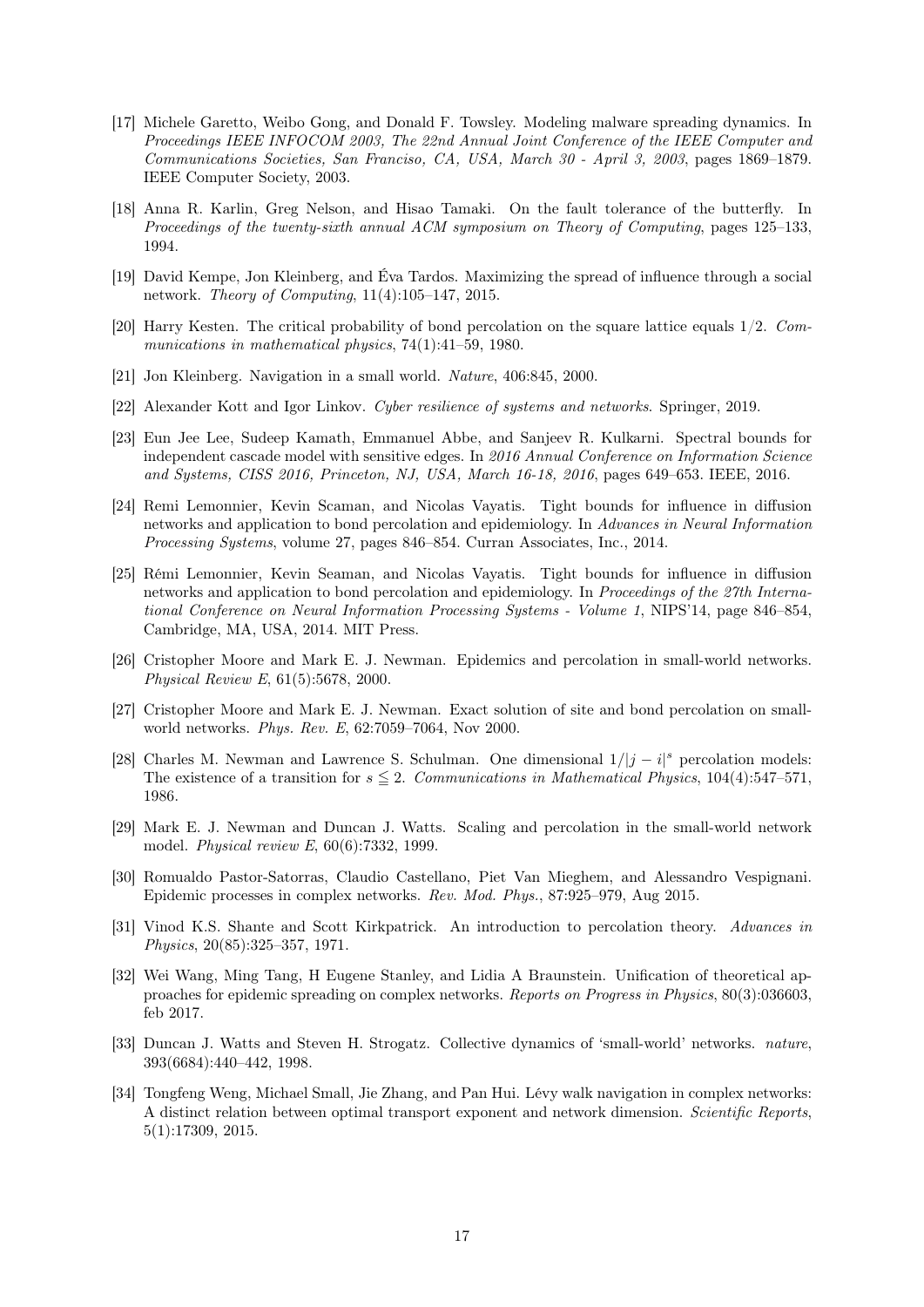# Appendix

### <span id="page-17-0"></span>A Full-bond Percolation vs Independent Cascade

We first give the formal definitions of full-bond percolation and independent cascade processes.

<span id="page-17-1"></span>**Definition A.1** (Full-bond percolation). Given a graph  $G = (V, E)$ , and given, for every edge  $e \in \mathcal{E}$ E, a percolation probability  $p(e) \in [0,1]$ , the bond percolation process consists to remove each edge  $e \in E$ , independently, with probability  $1 - p(e)$ . The random subgraph, called the percolation graph  $G_p = (V, E_p)$ , is defined by the edges that are not removed (i.e. they are activated), i.e.,  $E_p = \{e \in E :$ edge e is not removed}. Given an initial subset  $A_0 \subseteq V$  of active nodes, for every integer  $t \leq n-1$ , we define the random subset  $A_t$  of t-active nodes as the subset of nodes that are at distance t from  $A_0$  in the percolation graph  $G_p = (V, E_p)$ , i.e.,  $A_t = N_{G_p}^t(A_0)$ . Finally, the subset of all active nodes from  $A_0$ is the subset  $N^*_{G_p}(A_0)$ .

**Definition A.2** (Independent cascade). Given a graph  $G = (V, E)$ , an assignment of transmission probabilities  $\{p(e)\}_{e\in E}$  to the edges of G, and a non-empty set  $I_0 \subseteq V$  of initially infectious nodes, the Independent Cascade (for short, IC) protocol defines the stochastic process  $\{S_t, I_t, R_t\}_{t\geq0}$  on G, where  $S_t, I_t, R_t$  are three sets of vertices, respectively called susceptible, infectious, and recovered, which form a partition of V and that are defined as follows.

- At time  $t = 0$  we have  $R_0 = \emptyset$  and  $S_0 = V I_0$ .
- At time  $t \geqslant 1$ :
	- $-R_t = R_{t-1} \cup I_{t-1}$ , that is, the nodes that were infected at the previous step become recovered;
	- independently for each edge  $e = \{u, v\}$  such that  $u \in I_{t-1}$  and  $v \in S_{t-1}$ , with probability  $p(e)$ the event that "u transmits the infection (i.e. a copy of the source message) to  $v$  at time  $t$ " takes place. The set  $I_t$  is the set of all vertices  $v \in S_{t-1}$  such that for at least one neighbor  $u \in I_{t-1}$  the event that u transmits the infection to v takes place as described above.
	- $S_t = S_{t-1} I_t$

The process stabilizes when  $I_t = \emptyset$ .

The Reed-Frost SIR protocol (for short, RF Protocol) is the special case of the IC protocol in which all transmission probabilities are the same.

In [\[19\]](#page-16-3), given any fixed graph  $G = (V, E)$ , the Independent Cascade process is shown to be *equivalent* to the full-bond percolation process.

If we consider the set  $I_t$  of nodes that are infectious at time t in a graph  $G = (V, E)$  according to the IC process with transmission probabilities  $\{p(e)\}_{e\in E}$  and with initiator set  $I_0$ , we see that such a set has precisely the same distribution as the set of nodes at distance  $t$  from  $I_0$  in the percolation graph  $G_p$  generated by the bond-percolation process with probabilities  $\{p(e)\}_{e\in E}$  (see Definition [A.1\)](#page-17-1). Furthermore, the set of recovered nodes  $R_t$  is distributed precisely like the set of nodes at distance  $\lt t$ from  $I_0$  in  $G_p$ .

We formalize this equivalence by quoting a theorem from [\[11\]](#page-15-3).

<span id="page-17-2"></span>Theorem A.3 (Bond percolation and IC processes are equivalent, [\[19\]](#page-16-3)). Consider the bond-percolation process and the IC protocol on the same graph  $G = (V, E)$  and let  $I_0 = A_0 = V_0$ , where  $V_0$  is any fixed subset of V, and with transmission probabilities and percolation probabilities equal to  $\{p(e)\}_{e\in E}$ .

Then, for every integer  $t \geq 1$  and for every subsets  $V_1, \ldots, V_{t-1} \subseteq V$ , the events  $\{I_0 = V_0, \ldots, I_{t-1} =$  $V_{t-1}$  and  $\{A_0 = V_0, \ldots, A_{t-1} = V_{t-1}\}$  have either both zero probability or non-zero probability, and, in the latter case, the distribution of the infectious set  $I_t$ , conditional to the event  $\{I_0 = V_0, \ldots, I_{t-1} = V_{t-1}\}$ , is the same to that of the t-active set  $A_t$ , conditional to the event  $\{A_0 = V_0, \ldots, A_{t-1} = V_{t-1}\}.$ 

The strong equivalence shown in the previous theorem is obtained by applying the principle of deferred decision on the percolation/infection events that take place on every edge since they are mutually independent. This result can be exploited to analyze different aspects and issues of the IC (and, thus, the RF) process. We here summarize such aspects in an informal way.

As a first immediate consequence of Theorem [A.3,](#page-17-2) we have that, starting from any source subset  $I_0$ , to bound the size of the final set  $R_{\tau}$  of the nodes informed by  $I_0$ , we can look at the size of the union of the connected components in  $G_p$  that include all nodes of  $I_0$ , i.e., we can bound the size of  $N^*_{G_p}(I_0)$ .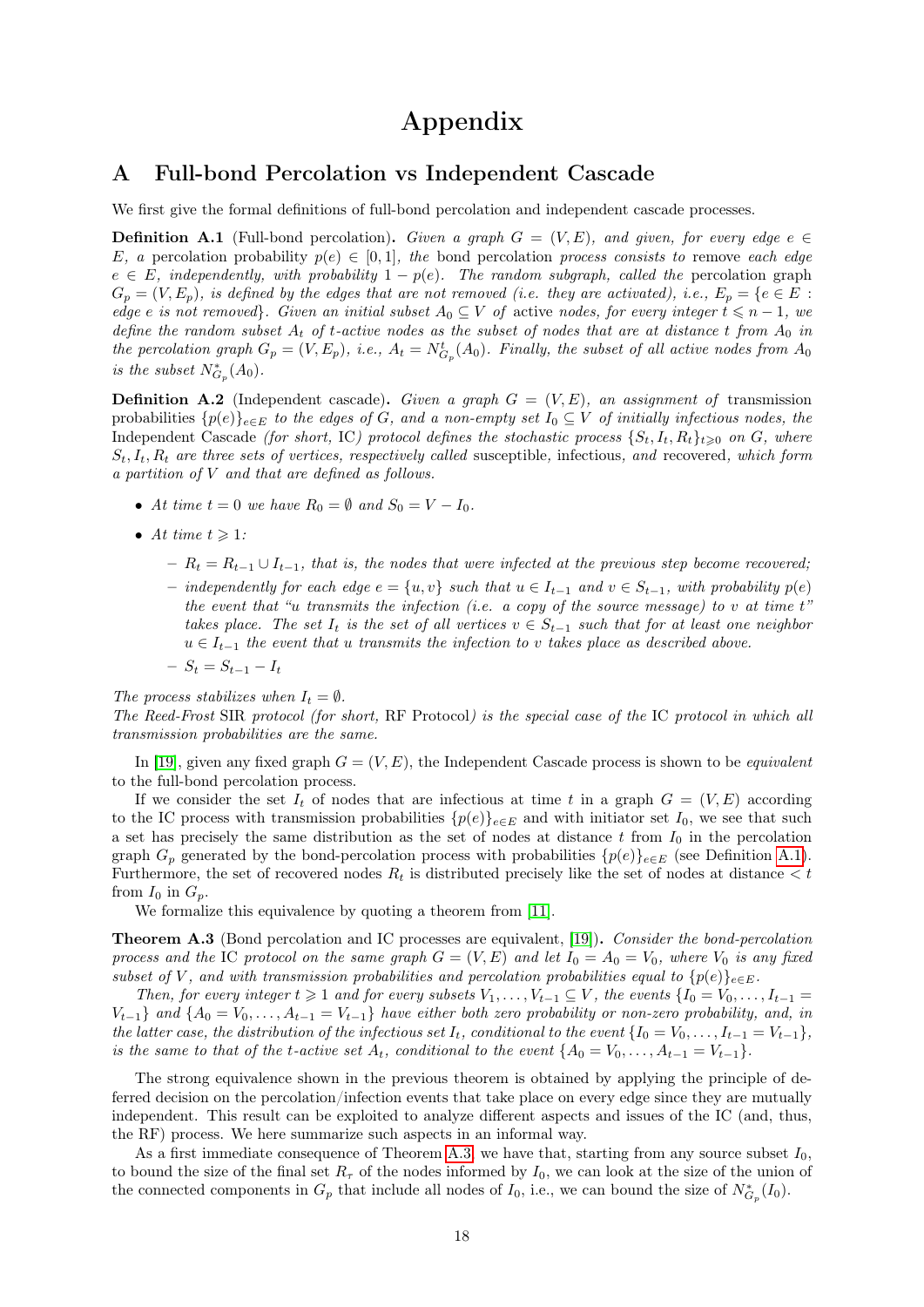A further remark is that in the bond-percolation process there is no time, and we can analyze the connected component of the percolation graph in any order and according to any visit process. Furthermore, if we want a lower bound to the number of nodes reachable from  $I_0$  in the percolation graph, we can choose to focus only on vertices reachable through a subset of all possible paths, and, in particular, we can restrict ourselves to paths that are easier to analyze. In our analysis we will only consider paths that alternate between using a bounded number of local edges and one bridge edge.

### B Omitted proofs

#### <span id="page-18-0"></span>B.1 Proof of Lemma [5.5](#page-9-7)

We first prove the following, preliminary fact.

<span id="page-18-1"></span>**Lemma B.1.** Let  $n \geq 3$  and  $\alpha > 2$  and let  $G = (V, E_1 \cup E_2)$  be a  $\mathcal{SW}(n, \alpha)$  graph. Then, for every  $v \in V$  and  $x \geqslant 0$ , we have:

$$
\mathbf{Pr}\left(v \text{ has a bridge of length} > x\right) \leq \frac{1}{x^{\alpha - 1}},
$$
\n
$$
\mathbf{Pr}\left(v \text{ has a bridge with length} > x \text{ on one side}\right) \leq \frac{1}{2x^{\alpha - 1}}.
$$

Proof. We have

$$
\begin{aligned} &\mathbf{Pr}\left(v \text{ has a bridge with length } > x \text{ in one side}\right) \leqslant \sum_{y=x+1}^{n/2} \frac{1}{C(\alpha, n)y^{\alpha}} \\ &\leqslant \int_{x+1}^{+\infty} \frac{1}{C(\alpha, n)(y-1)^{\alpha}} dy \leqslant \frac{1}{(\alpha-1)C(\alpha, n)x^{\alpha-1}} \leqslant \frac{1}{x^{\alpha-1}}, \end{aligned}
$$

where the last inequality follows from the fact that  $C(\alpha, n) \geq 1/2^{\alpha-1}$ . Then, the lemma follows from

 $\Pr(v \text{ has a bridge of length} > x)$  $\leq 2\mathbf{Pr}(v \text{ has a bridge with length } > x \text{ on one side}).$ 

 $\Box$ 

Consider now any super-node  $v \in V^{(\ell)}$  and, for the rest of this proof, denote by  $w_1$  and  $w_2$  the two boundary nodes of  $I_V$ . Without loss of generality, we assume  $I_V$  includes the ring-edges that we traverse if we move on the cycle  $(V, E_1)$  from  $w_1$  to  $w_2$  counter-clockwise. We first prove [\(3\)](#page-9-5). The super-node v has no out-edges in  $G_p^{(\ell)}$  if and only if i) each node in  $I_V$  has no bridge to a node in  $V \setminus I_V$  and ii)  $w_1$  and  $w_2$  share no-ring edges with nodes in  $V \setminus I_V$  in  $G_p$ . Condition i) above is equivalent to the following: for every  $x = 1, \ldots, \ell$ , the node  $u \in I_v$  at distance  $d(w_1, u) = x$  from  $w_1$  has no bridge of length exceeding x on the clockwise side and of length exceeding  $\ell - x$  on the counter-clockwise side.

Since, from Lemma [B.1,](#page-18-1) the probability that a node has a bridge of length larger than  $x$  on one side is at most  $1/(2x^{\alpha-1}),$ 

$$
\begin{aligned} &\mathbf{Pr}\left(\deg_{G_p^{(\ell)}}(V) = 0\right) \ge \left[ (1-p) \cdot \prod_{x=1}^{\ell} \left(1 - \frac{1}{2x^{\alpha-1}}\right) \right]^2 \\ &\ge (1-p)^2 \cdot e^{-2\sum_{x=1}^{\ell} \frac{1}{x^{\alpha-1}}} \ge (1-p)^2 e^{-2/(\alpha-2)} \,. \end{aligned}
$$

We next prove [\(4\)](#page-9-6). Let  $v_i$  a node in  $V \setminus I_V$  at ring-distance  $i+\ell$  from  $I_V$ , i.e., such that  $\min\{d(w_1, v_i), d(w_2, v_i)\}$  =  $i + \ell$ . We have:

$$
\begin{aligned} &\mathbf{Pr}\left(v_i \text{ is not a neighbor of any node in } I_V \text{ in } G_p\right) \\ &\geq \prod_{x=1}^{\ell} \left(1 - \frac{1}{C(\alpha, n)(x + \ell + i)^{\alpha}}\right) \geqslant e^{-\sum_{x=1}^{\ell} \frac{1}{(x + \ell + i)^{\alpha}}}\geqslant e^{-\frac{1}{(i + \ell)^{\alpha - 1}}} \,. \end{aligned}
$$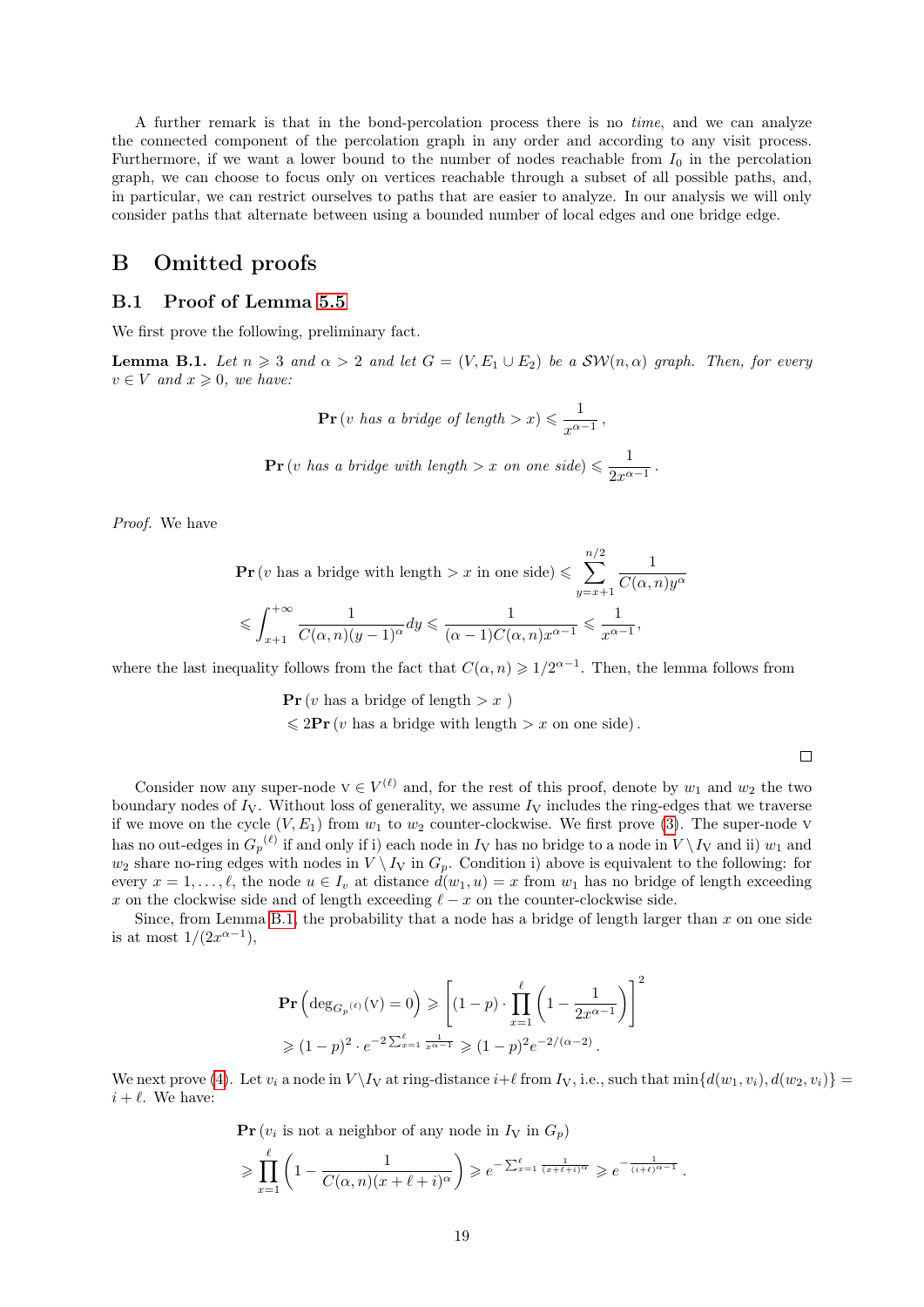Then, let  $(E_p)_2^{(\ell)}$  denote the set of super-bridges in  $G_p^{(\ell)}$ , we use the above inequality to bound the expected number of super-bridges that are incident in v:

$$
\begin{aligned} &\mathbf{E}\left[|\mathcal{N}_{G_p(\ell)}(\mathbf{V}) \cap (E_p)_2^{(\ell)}|\right] = 2 \sum_{i=1}^{n/2-\ell} \mathbf{Pr}\left(v_i \text{ has a neighbor in } I_{\mathbf{V}}\right) \\ &\leqslant 2 \sum_{i=1}^{+\infty} 1 - e^{-\frac{1}{(i+\ell)^{\alpha-1}}} \leqslant 2 \sum_{i=1}^{+\infty} \frac{2}{(i+\ell)^{\alpha-1}} \leqslant \frac{2}{(\alpha-2)\ell^{\alpha-2}}. \end{aligned}
$$

Finally, the proof follows from

$$
\mathbf{Pr}\left(\mathbf{V}\text{ has a super-bridge in }G_p^{(\ell)}\right) \leqslant \mathbf{E}\left[|\mathcal{N}_{G_p^{(\ell)}}(\mathbf{V}) \cap (E_p)_2^{(\ell)}|\right].
$$

### <span id="page-19-0"></span>B.2 Proof of Lemma [6.2](#page-11-5)

Let  $p = 1/3$  and consider an arbitrary node  $s \in V$ . We consider an execution of the BFS in Algorithm [2](#page-19-1) with input the percolation subgraph  $G_p = (V, E_p)$  of  $G = (V, E)$  and the source s.

Algorithm 2 BFS visit of  $G_p$ 

<span id="page-19-1"></span>1: **Input**: the subgraph  $G_p = (V, E_p)$ , a source  $s \in V$ 2:  $Q = \{s\}$ 3:  $R = \emptyset$ 4: while  $Q \neq \emptyset$  do 5:  $w = \text{dequeue}(Q)$ 6:  $R = R \cup \{w\}$ 7: **for** each neighbor x of w in  $G_p$  such that  $x \notin R$  do 8: enqueue $(x, Q)$ 

We consider the generic t-th iteration of the while loop at line [4](#page-19-1) and we denote by  $W_t$  the number of nodes added to the queue  $Q$  at line [8.](#page-19-1) Moreover,  $B_t$  is the set of nodes that are in  $R$  in the t-th iteration. By its definition,  $B_t$  is a branching process described by the following recursion:

$$
\begin{cases}\nB_t = B_{t-1} + W_t - 1 & \text{if } B_{t-1} \neq 0 \\
B_t = 0 & \text{if } B_{t-1} = 0 \\
B_0 = 1.\n\end{cases}
$$
\n(7)

Note that, from Definition [1.1,](#page-2-2) each node  $w \in V$  has expected degree  $\mathbf{E} [\deg(w)] = 3$ . So, since each edge in G is also in  $G_p$  with probability p, we have  $\mathbf{E}[W_1] = 3p$  and  $\mathbf{E}[W_t] \leq 3p$  for  $t > 1.10$  $t > 1.10$  Since  $p < p$ , there is a constant  $\delta$  such that  $p = (1 - \delta)/3$  and, for each  $t \geq 0$ 

$$
\mathbf{E}\left[W_t\right] = 1 - \delta.
$$

We consider the T-th iteration of the while loop, where  $T = \gamma \log n$ . Note that the random variables  $W_1, \ldots, W_T$  are not independent as noted earlier but, as remarked in the proof of Lemma [5.6,](#page-9-2) it is easy to show that they are stochastically dominated by  $T$  independent random variables distributed as  $W_1$ . For the sake of simplicity, we abuse notation, by using  $W_1, \ldots, W_T$  to denote the T independent copies of  $W_1$  in the remainder of this proof. Now, if

$$
\sum_{i=1}^{T} W_i - T < 0,
$$

then  $B_T = 0$ . We notice that each  $W_i$  can be written as a sum of  $n + 2$  independent Bernoulli random variables.<sup>[11](#page-19-3)</sup> Hence, applying Chernoff's bound to  $W = \sum_{i=1}^{T} W_i$  we obtain:

$$
\mathbf{Pr}\left(W > (1+\delta)\mathbf{E}\left[W\right]\right) \leqslant e^{-\frac{\delta^2}{2}\mathbf{E}\left[W\right]}.
$$

<span id="page-19-2"></span><sup>&</sup>lt;sup>10</sup>We have not strict equality for  $t > 1$ , which follows since the  $W_t$ 's are not independent in general, since line [8](#page-19-1) is only executed if  $x \notin R$ .

<span id="page-19-3"></span><sup>&</sup>lt;sup>11</sup>Assume node v is visited in the t-iteration. Then we have 2 indicator variables for the 2 ring edges incident in v, plus  $n$  indicator variables, corresponding to  $n$  bridges potentially incident in  $v$ .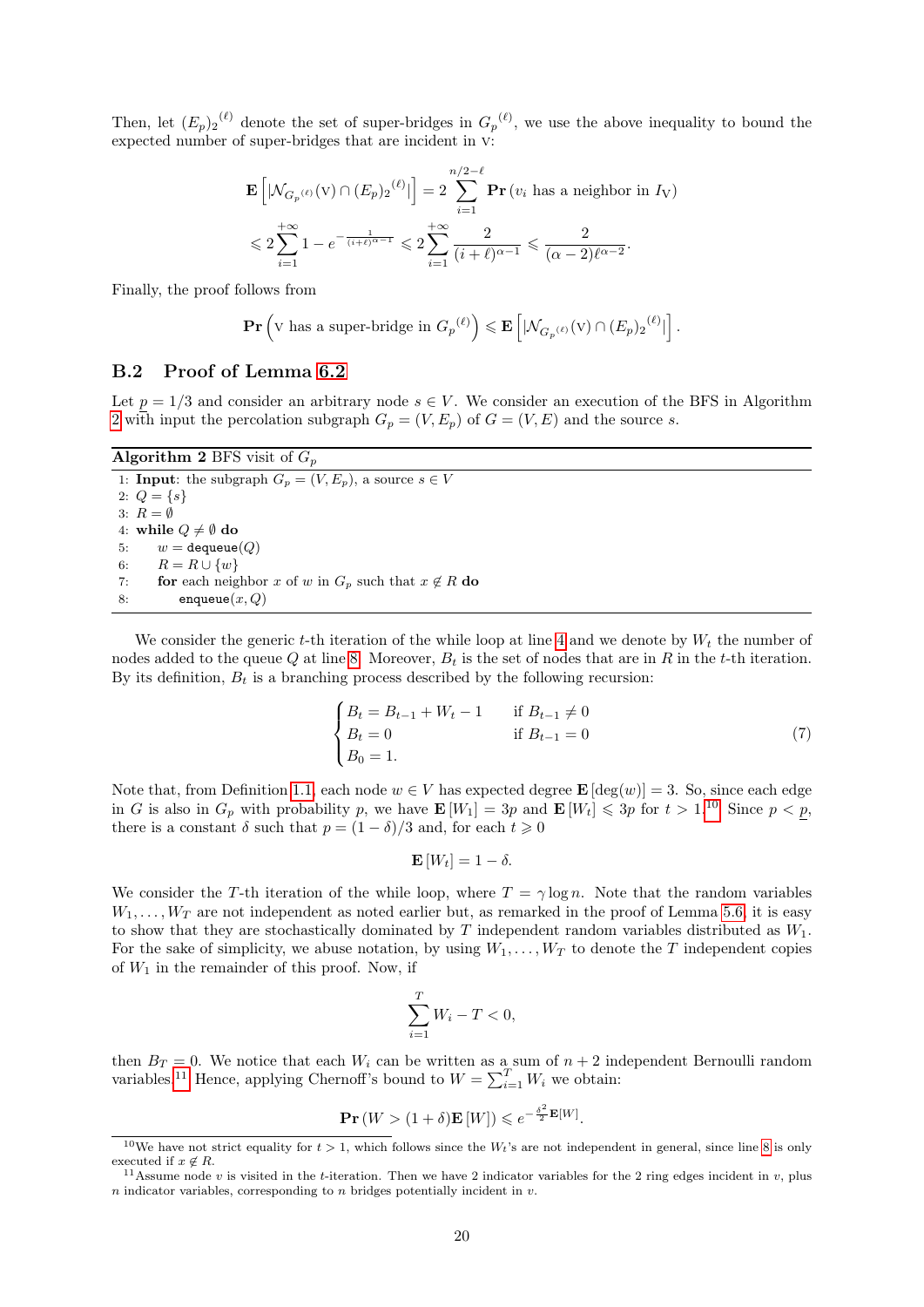Next, since  $\mathbf{E}[W] < (1 - \delta)T$ ,

$$
\mathbf{Pr}\left(W > (1 - \delta^2)T\right) \leqslant e^{-\frac{\delta^2 (1 - \delta)}{2}T} \leqslant \frac{1}{n^2},
$$

where the last inequality follows if we take  $\gamma \geq 4/(\delta^2(1-\delta))$ . This allows us to conclude that

$$
\Pr(B_T = 0) \geq 1 - \frac{1}{n^2},
$$

for some  $T = \mathcal{O}(\log n)$ , which in turn implies that with the above probability, the connected component of which v is part contains at most  $\mathcal{O}(\log n)$  nodes. Finally, a union bound over all nodes in V concludes the proof.

#### <span id="page-20-0"></span>B.3 Proof of Lemma [7.1](#page-14-2)

We first prove the following fact.

<span id="page-20-2"></span>**Fact B.2.** Under the hypotheses of Lemma [7.1,](#page-14-2) a constant  $c \in (0,1)$  (depending only on  $\alpha$ ) exists such that, for any  $u, v \in V$ ,

$$
\mathbf{Pr}\left((u,v)\in E_p\right)\geqslant \frac{pc}{n}.
$$

*Proof.* The normalizing constant  $C(\alpha, n)$  (see Definition [1.1\)](#page-2-2) can be upper bounded as follows

$$
C(\alpha, n) = 2\sum_{x=2}^{n/2} \frac{1}{x^{\alpha}} \leq \frac{2}{2^{\alpha}} + \int_{2}^{n/2} \frac{2}{x^{\alpha}} dx \leq 2^{1-\alpha} + \frac{2}{1-\alpha} \left(\frac{n}{2}\right)^{1-\alpha}.
$$

Hence, a constant  $c \in (0,1)$  (depending only on  $\alpha$ ) exists such that

$$
\begin{aligned} \mathbf{Pr}\left((u,v) \in E_p\right) &= \frac{p}{C(\alpha, n)d(u,v)^\alpha} \geqslant \frac{p}{C(\alpha, n)(n/2)^\alpha} \\ &\geqslant \frac{p}{2^{1-\alpha}(n/2)^\alpha + n/(1-\alpha)} \geqslant \frac{p \cdot c}{n}. \end{aligned}
$$

The above fact proves that, when  $\alpha < 1$ , the percolation subgraph  $G_p$  of a graph sampled from  $\mathcal{SW}(n, \alpha)$  stochastically dominates a cycle with additional Erdős-Rényi random edges. To prove Lemma [7.1](#page-14-2) we thus use a previous result in [\[3\]](#page-15-8) on such class of random graphs. In particular, we first give an equivalent formulation of Lemma 5.1 in [\[3\]](#page-15-8), that states that, with constant probability the sequential BFS visit (Algorithm [3\)](#page-20-1) reaches  $\Omega(\log n)$  nodes within  $\mathcal{O}(\log n)$  rounds. We then consider a *parallel*-BFS visit (Algorithm [4\)](#page-21-0) and give an equivalent formulation of Lemma 5.2 in [\[3\]](#page-15-8), that states that, w.h.p., the parallel-BFS visit starting with  $\Omega(\log n)$  nodes reaches a constant fraction of nodes within  $\mathcal{O}(\log n)$ rounds.

We also introduce a slight different version of the BFS visit of Algorithm [4,](#page-21-0) where we have also a set  $R_0$  of removed nodes in input.

#### **Algorithm 3 BFS** visit of  $G_p$

<span id="page-20-1"></span>1: **Input**: the subgraph  $G_p = (V, E_p)$ , an initiator  $s \subseteq V$ , a set of removed nodes  $R_0 \subseteq V$ . 2:  $Q = \{s\}$ 3:  $R = R_0$ 4: while  $Q \neq \emptyset$  do 5:  $w = \text{dequeue}(Q)$ 6:  $R = R \cup \{w\}$ 7: **for** each neighbor x of w in  $G_p$  such that  $x \notin R$  do 8: enqueue $(x, Q)$ 

<span id="page-20-3"></span>**Lemma B.3.** Under the hypothesis of Lemma [7.1,](#page-14-2) let  $v \in V$  be a node and  $c \in (0,1)$  be a constant as in Fact [B.2.](#page-20-2) For every  $\beta > 0$ ,  $\varepsilon > 0$ , and percolation probability  $p > \frac{\sqrt{c^2 + 6c + 1} - c - 1}{2c} + \varepsilon$ , there are positive parameters k and  $\gamma$  (depending only on  $\varepsilon$ , c and p) such that the following holds: the BFS visit (Algorithm [3\)](#page-20-1) with input  $G_p$ , v, and a set  $R_0$  with  $|R_0| \leqslant \log^4 n$ , with probability  $\gamma$ , a time  $\tau_1 = \mathcal{O}(\log n)$ exists such that

$$
|(R \setminus R_0) \cup Q| \geqslant n/k \qquad OR \qquad |Q| \geqslant \beta \log n.
$$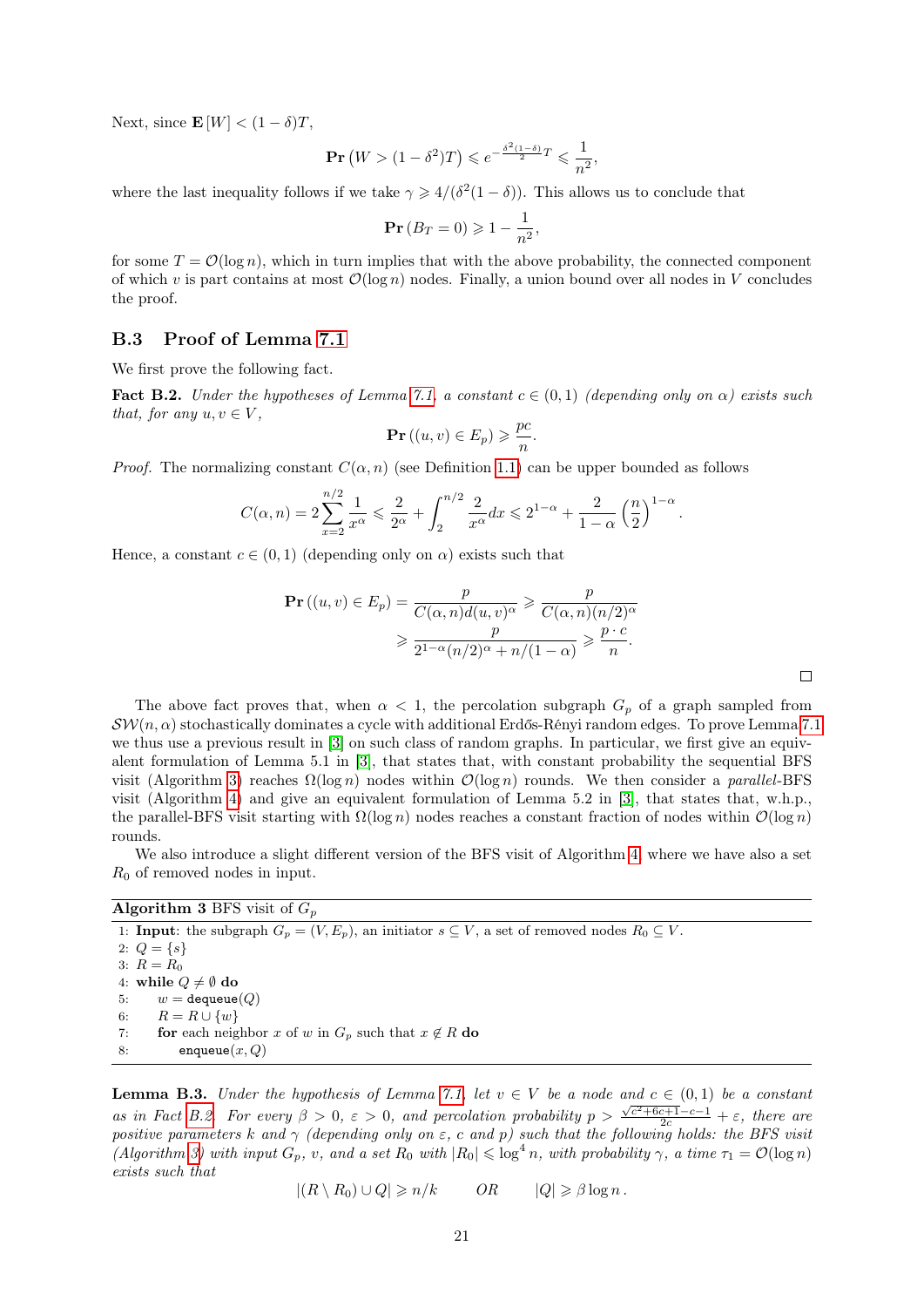### **Algorithm 4** Parallel BFS visit of  $G_p$

<span id="page-21-0"></span>**Input:** the subgraph  $G_p = (V, E_p)$ , a set of initiators  $I_0 \subseteq V$ , a set of removed nodes  $R_0 \subseteq V$ 1:  $Q = I_0$ 2:  $R = R_0$ 3: while  $Q \neq \emptyset$  do 4:  $A = R \cup Q$ 5:  $X = \text{neighbors}(Q)$ 6:  $Q' = Q$ 7:  $Q = \emptyset$ 8: while  $Q' \neq \emptyset$  do 9:  $w = \text{dequeue}(Q')$ 10:  $R = R \cup \{w\}$ 11: for each  $x \in X$  do 12: enqueue $(x, Q)$ 

<span id="page-21-1"></span>**Lemma B.4.** Under the hypothesis of Lemma [7.1,](#page-14-2) let  $c \in (0,1)$  be a constant as in Fact [B.2.](#page-20-2) For every  $\varepsilon > 0$  and percolation probability  $p > \frac{\sqrt{c^2 + 6c + 1} - c - 1}{2c} + \varepsilon$ , there are positive parameters k,  $\beta$  (depending only on c, p and  $\varepsilon$ ) such that the following holds: For any pair of sets  $I_0, R_0 \subseteq V$ , with  $|I_0| \geq \beta \log n$ and  $|R_0| \leq \log^4 n$ , in the parallel BFS-visit (Algorithm [4\)](#page-21-0) with input  $G_p$ ,  $I_0$ , and  $R_0$ , with probability at least  $1 - 1/n$ , a time  $\tau_2 = \mathcal{O}(\log n)$  exists such that

$$
|(R \setminus R_0) \cup Q| \geqslant n/k.
$$

Now we are ready to prove Lemma [7.1.](#page-14-2)

Proof of Lemma [7.1.](#page-14-2) Let c be as in Fact [B.2](#page-20-2) and  $\bar{p} = \frac{\sqrt{c^2 + 6c + 1 - c - 1}}{2c}$ . Let  $p > \bar{p} + \varepsilon$ , for an arbitrarilysmall constant  $\varepsilon > 0$ , and let  $\beta > 0$  be the constant in Lemma [B.4](#page-21-1) and k be the constant in Lemmas [B.3](#page-20-3) and [B.4.](#page-21-1) We consider the following process, where we initialize  $R_0 = \emptyset$  and  $\tau_1 = \mathcal{O}(\log n)$  is as in Lemma [B.3.](#page-20-3)

- 1. Consider a node  $v \in V \setminus R_0$ .
- 2. From v, perform a sequential-BFS visit (Algorithm [2\)](#page-19-1), with input  $G_p$ , v, and  $R_0$ , for  $\tau_1$  while loops and add to  $R_0$  the sets Q and R as they are at the end of the  $\tau_1$ -th iteration of the while loop  $(R_0 = R_0 \cup R \cup Q).$
- 3. If  $|Q| \geq \beta \log n$  or  $|Q \cup R| \geq n/k$ , interrupt the process.
- 4. Restart from 1.

Let  $\gamma > 0$  be the constant in Lemma [B.3.](#page-20-3) We prove that the process above terminates within  $\sigma = \log_{1-\gamma}(n)$  iterations, w.h.p.

First we notice that, at each iteration of the process, the set  $R_0$  grows, w.h.p., at most of size  $\mathcal{O}(\log^2 n)$ , since each node in  $G_p$  has degree at most  $\mathcal{O}(\log n)$ , w.h.p. (Fact [4.2\)](#page-8-5) and so, in  $\tau_1$  iteration of the parallel-BFS, at most  $\mathcal{O}(\log^2 n)$  nodes will be reached by v. This implies that, at each iteration  $i \leq \sigma$  of the process  $|R_0| = \mathcal{O}(\log^3 n)$ , w.h.p.

From Lemma [B.3](#page-20-3) it follows that, a sequential-BFS with in input  $G_p$ , v and  $R_0$  with  $|R_0| = \mathcal{O}(\log^3 n)$ is such that, at the end of  $\tau_1$ -th iteration

$$
\mathbf{Pr}(|Q| \geq \beta \log n \text{ or } |R \cup Q| \geq n/k) \geq \gamma > 0.
$$

Therefore, the probability that the process exceeds  $\sigma$  iterations is at most  $(1 - \gamma)^{\sigma} \leq 1/n$ .

So, w.h.p., a node v exists such that the sequential-BFS starting from v, after  $\mathcal{O}(\log n)$  steps, satisfies at least one of the two conditions: i)  $|Q| \geq \beta \log n$  or ii)  $|Q \cup R| \geq n/k$ .

If ii) holds, the lemma is proven. Indeed, w.h.p. we have the existence of a node  $v$  such that there is a set of  $\Omega(n)$  nodes at distance at most  $\mathcal{O}(\log n)$  from v.

If i) holds, it suffices to perform a sequential-BFS (Algorithm [2\)](#page-19-1) with in input  $G_p$ ,  $I_0 = Q$  and  $R_0$ and apply Lemma [B.4](#page-21-1) to claim that such BFS reaches at least  $\Omega(n)$  nodes in  $\mathcal{O}(\log n)$  steps.  $\Box$